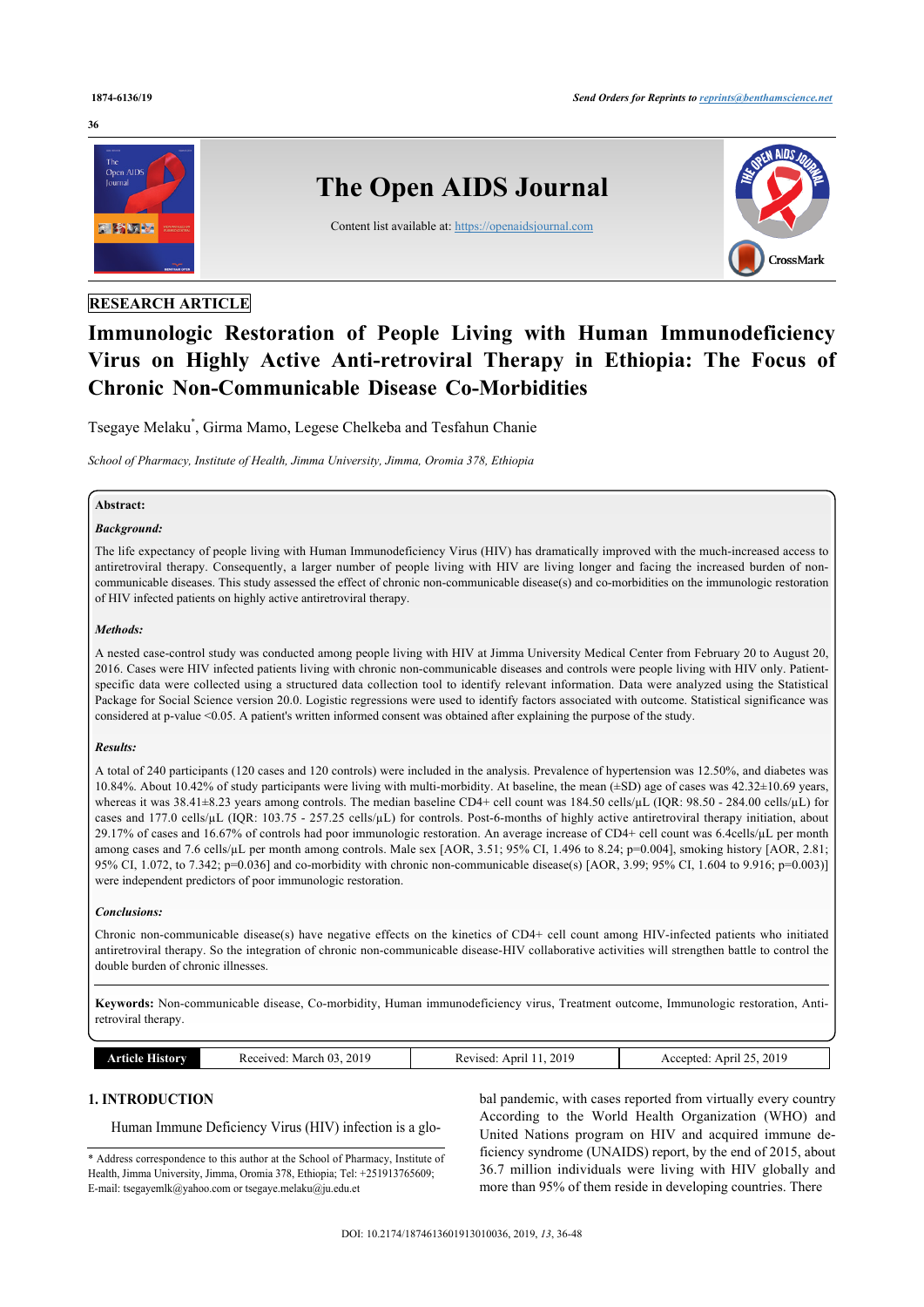

**Flowchart.** Participants selection flow chart.

are an estimated 26.6 million people living with HIV in sub-Saharan Africa, which is nearly 73% of the global total. Ten countries of Africa, including Ethiopia, account for 81% of all people living with HIV in the region [[1](#page-10-0)]. In Ethiopia, a single point HIV related estimates and projections in 2014 show a national HIV prevalence of 1.14%. From this, approximately 769,500 Ethiopians are currently living with HIV [[2](#page-10-1)].

Likewise, Non-communicable Diseases (NCDs) also kill more than 36 million people each year globally. Majority of these deaths occur in low and middle-income countries. More than 25% of all NCD deaths occur before the age of 60 years. Ninety percent of these premature deaths occur in low and middle-income countries [[3\]](#page-10-2). According to the WHO's report, in Ethiopia, the probability of dying between ages 30 and 70 years from the 4 main NCDs (*i.e.* cancers, diabetes, cardiovascular diseases, and chronic pulmonary diseases) reaches 15%[[4](#page-10-3)]. Low-and-middle income countries, which already have a high magnitude of HIV are expected to share a high burden of NCD co-morbidity due to the associated increase in the incidence of NCDs[[4](#page-10-3)]. Though HIV disease has one

necessary cause, which is HIV virus, many chronic NCDs, including heart disease, cancer, and chronic pulmonary disease result from the interaction of multiple risk factors, such as smoking, nutrition, physical activity, and genetics. For example, the prevalence of smoking is considerably higher in people with HIV than in the general population [\[5\]](#page-10-4).

The global success in bringing antiretroviral treatment to HIV-infected patients in the developing world has brought a new set of health challenges. Many patients once condemned to death by Acquired Immune Deficiency Syndrome (AIDS), now suffer from NCDs related to the infection itself, the drugs used to treat it, or the simple process of aging[[6](#page-10-5)]. With the widespread introduction of highly effective combination ART for HIV infection, HIV-associated morbidity and mortality has dramatically decreased[[5](#page-10-4)]. Despite marked increases in life expectancy, still, mortality rates among HIV-infected persons remain 3-15 times higher than those seen in the general population [\[7\]](#page-10-6). Although some of the excess mortality observed among HIV-infected persons can be directly attributed to illnesses that occur as a consequence of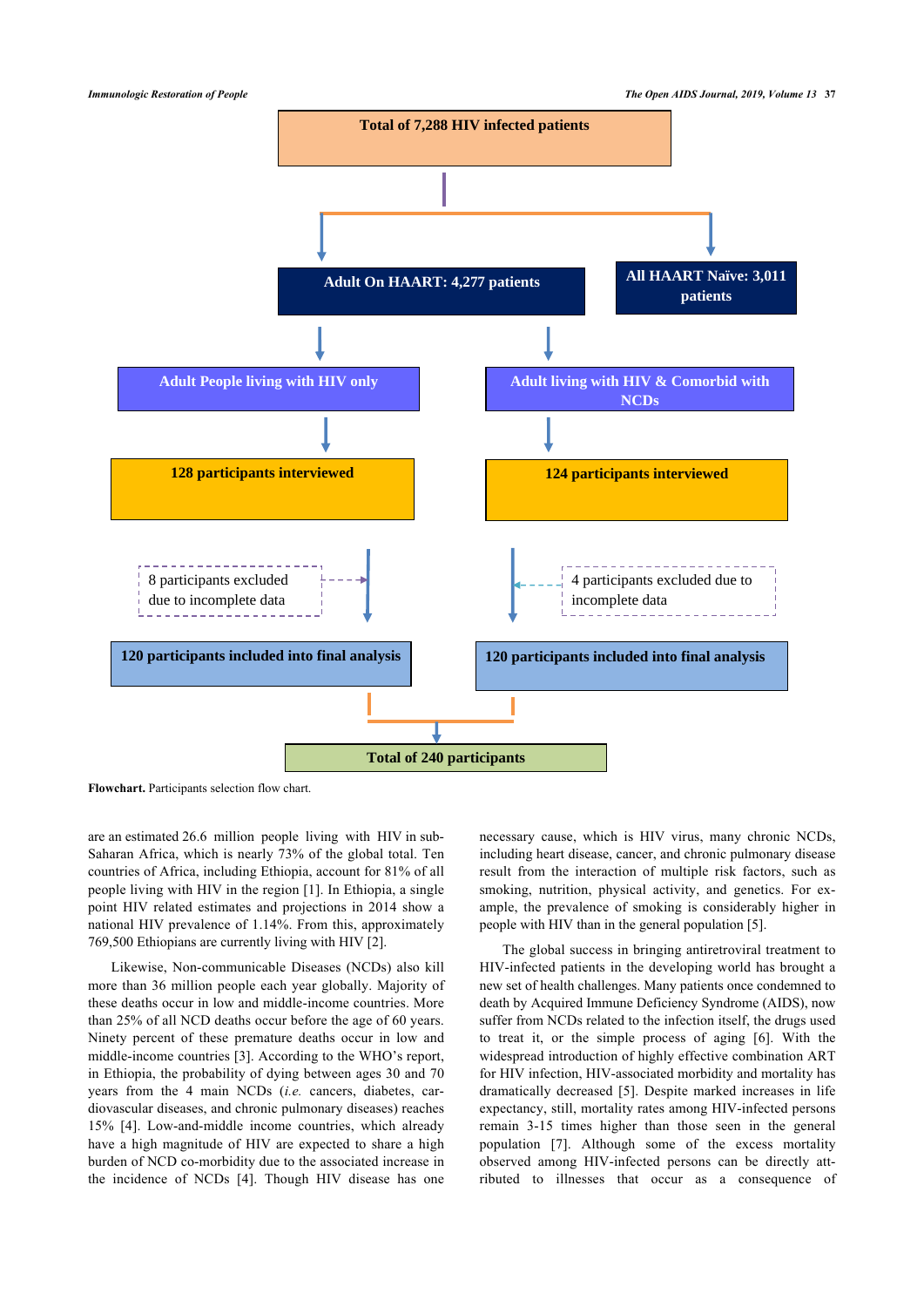immunodeficiency, more than half of the deaths observed in recent years among ART-experienced HIV infected patients are attributable to Non-infectious Comorbidities (NICMs). These include cardiovascular disease (CVD), hypertension, cancers, and bone fractures, renal failure, and Diabetes Mellitus (DM). These diseases often coexist and are associated with advancing age in the general population [\[8](#page-11-0)]. Therefore, the objective of this study was to assess the effect of chronic non-communicable disease(s) co-morbidities on the immunologic outcome of HIV infected patients on highly active anti-retroviral therapy.

# **2. MATERIALS AND METHODS**

#### **2.1. Study Design and Setting**

A hospital based nested case-control study design was conducted from February 20 to August 20, 2016, at ART clinic of Jimma University Medical Center (JUMC) among adult (≥18 years old) HIV infected patients on HAART who fulfilled the inclusion criteria. JUMC is the only teaching and referral hospital in the South-Western part of Ethiopia with a bed capacity of 600. Geographically, it is located in Jimma town 352 km South-West of Addis Ababa, the capital. It provides services for approximately 9000 inpatient and 80,000 outpatient clients per year with a catchment population of about 15 million people.

#### **2.2. Study Population**

From all known HIV infected patients (both on HAART and HAART naïve) on follow-up at ART clinic of Jimma University Medical Center, adult people living with HIV/AIDS (PLWHA) on HAART, who were diagnosed to have one or more chronic NCD(s) were taken as cases and who were not diagnosed to have any type of chronic NCD(s) were considered as controls.

# **2.3. Participants Inclusion and Selection Procedures**

At the study area, the number of people living with HIV/AIDS and diagnosed with NCDs were unknown and had a separate follow-up clinic and day of consultation. Thus, all patients living with HIV/AIDS, who were coming for HAART refill and consultation during the data collection period, were interviewed and their medical record (of HIV and NCD) reviewed. Then, the patient-reported NCD diagnosis was checked for information genuineness through their respective follow-up clinic with the help of the patient. And finally, 120 HIV infected patients living with NCD were included in the study. Control group inclusion was done in parallel with the number of cases per day, *i.e.* if 2 patients in case group were interviewed per day, the same rule was followed for the control group. Accordingly, 120 patients from the case group and 120 patients from the control group were included in the final analysis.

# **2.4. Data Collection Tool and Procedure**

A structured data collection questionnaire was developed by researchers from different relevant literatures. For assessing information related to NCD, questionnaires developed by

World Health Organization (WHO) on a stepwise approach to chronic disease risk factor surveillance [[9,](#page-11-1) [10](#page-11-2)] in developing countries was used with modifications according to the study objective. Two trained data collectors (both ART trained nurses) interviewed the study participant's and reviewed patient charts and medical records for the respective information after all data collection tools were pre-tested.

# **2.5. Data Processing and Analysis**

Data were entered into the computer using EpiData version 3.1 and exported to the Statistical Package for Social Science (SPSS) version 20.0 for analysis. Differences between mean values were evaluated using Student's t-test while proportions were compared using the Pearson's Chi-square test. Multivariable logistic regression analyses were used to assess the crude and adjusted effect of seemingly significant predictors of immunologic outcome. Variables that had p-value≤ 0.25 on univariate analysis were eligible for multivariate logistic regression. Categorical and continuous data were expressed as percentages and mean  $\pm$  standard deviation, respectively. Descriptive statistics were applied for the analysis of patient characteristics, including means, Standard Deviations (SD), medians, and percentiles and categorical variables were analyzed by using the chi-square test. A p-value of  $\leq 0.05$  was considered to be statistically significant.

# **2.6. Outcome Measures**

Although the WHO recommends three types of criteria to define antiretroviral treatment failure, (*i.e.* Clinical, immunological, and virologic), the focus of this study was on immunological failure, which is defined as an increase of CD4+ cell count < 50cells/µL at 6 months; or < 100cells/µL at 12-24 months [[11](#page-11-3), [12\]](#page-11-4). In this study, the least recommended increase in CD4+ cell count, which is 50 cells/µL post-6 months of HAART were considered. If the increase in CD4+ cell count from baseline is less than 50 cells/µL, it was quoted as ''poor immunologic restoration."

# **3. ETHICAL APPROVAL**

Ethical clearance  $\&$  approval was obtained from the In-Stitutional Review Board (IRB) of Jimma University. The data that were collected from the JUMC ART clinic was preceded by a formal request letter from Jimma University. Written informed consent was taken from each study participant after a clear orientation of the study objective. The raw data were not made available to anyone and not used as the determinant of the participant. Strict confidentiality was assured through anonymous recording and coding of questionnaires and placing them at a safe place. The patient had full right not to participate and as well as leave the study at any time.

# **4. DEFINITION AND EXPLANATION OF TERMS**

#### **4.1. Good Immunologic Restoration**

Increase in CD4+ cell count at least by 50cells/µL from baseline after 6 months of HAART initiation [[11,](#page-11-3) [12](#page-11-4)].

#### **4.2. Poor Immunologic Restoration**

Increase in CD4+ cell count by less than 50cells/µL from baseline after 6 months or fall of follow-up CD4+cell count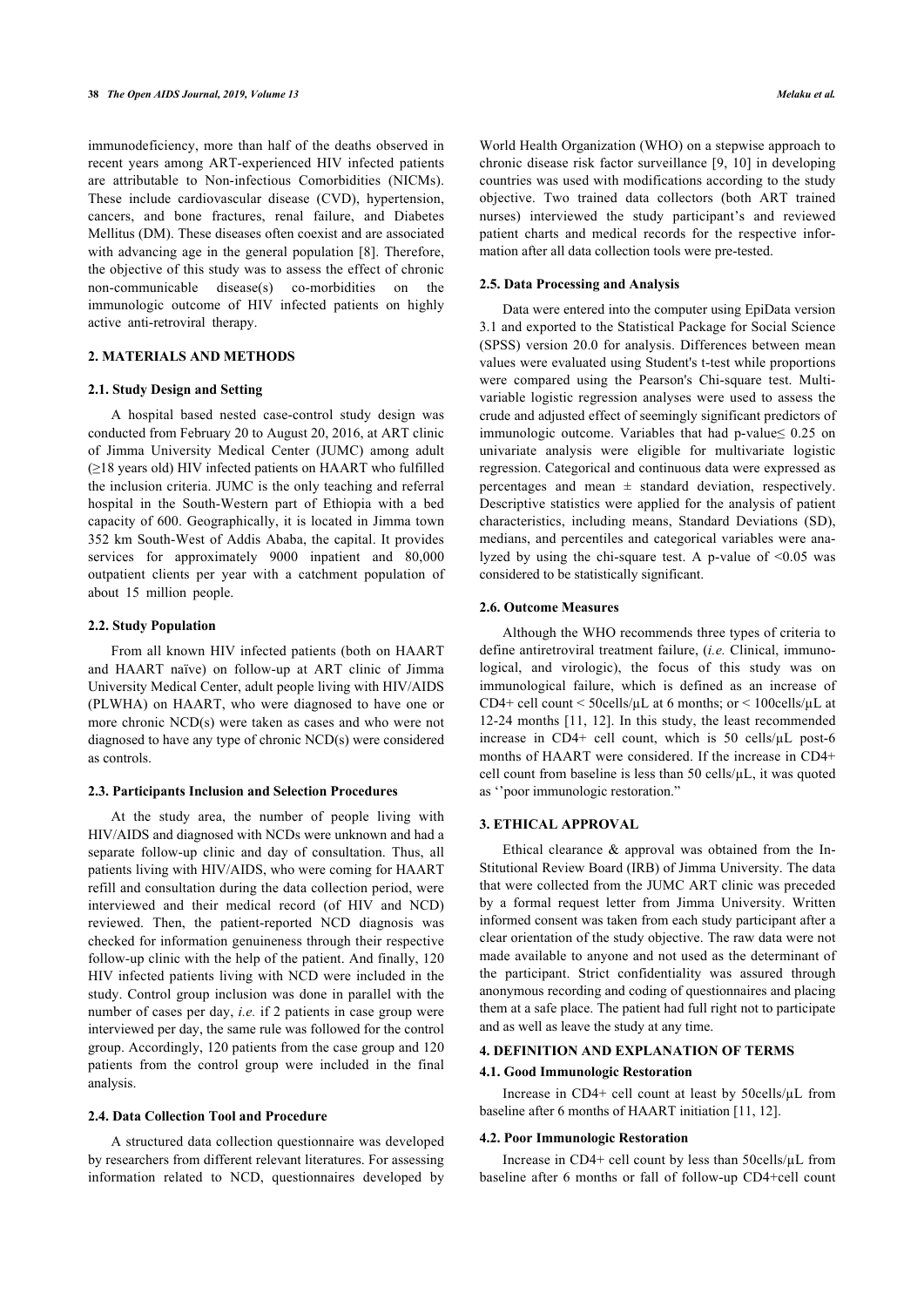from baseline after 6 months of HAART initiation [\[11](#page-11-3), [12\]](#page-11-4).

#### **4.3. Co-Morbidity**

Diseases or disorders that exist together with an index disease or co-occurrence of two or more diseases or disorders in an individual.

# **4.4. Chronic Non-Communicable Disease**

Diseases which cannot be transmitted to other through contact from the index person and not caused by disease-causing microorganisms, and patients are on follow-up for care and treatment at health institution at least for the last 30 days.

#### **4.5. Multi-Morbidity**

Living with two or more types of chronic non-communicable diseases.

# **4.6. Case**

People living with HIV/AIDS on HAART and were diagnosed to have one or more NCD(s) based on patient selfreport and diagnostic and using medication(s) as a proxy indicator for chronic disease diagnosis within the past 30 days.

# **4.7. Control**

People living with HIV/AIDS on HAART and were not diagnosed to have any type of NCD(s) within the past 30 days.

## **5. RESULTS**

#### **5.1. Baseline Characteristics of the Study Population**

A total of 240 (99 male and 141 female) participants included in the study (120 cases  $& 120$  controls). The mean  $(\pm SD)$  age among cases was  $42.32\pm10.69$  years, whereas it was 38.41±8.23 years among controls. More proportions of patients in both groups were in the age range of 35-50 (41.67% of cases and 47.50% of controls). Regarding body weight, about 32.08% of participants were above the ranges of recommended Body Mass Index (BMI)  $(i.e. > 25 \text{kg/m}^2)$ . About 18.33% cases and  $16.67\%$  of controls were below a BMI of  $18\text{kg/m}^2$ . About 45% of the study participants were married and 62.08% were living with immediate family. Most of them attended formal education and 15.83% had no formal education (Table **[1](#page-3-0)**).

#### <span id="page-3-0"></span>**Table 1. Socio-demographic and behavioral characteristics of study participants.**

|                                       | <b>Variables</b>               | Case $[n (%)]$    | Control $[n (%)]$ | Total $[n (%)]$ | P-Value |  |
|---------------------------------------|--------------------------------|-------------------|-------------------|-----------------|---------|--|
| Gender                                | Male                           | 52 (43.33)        | 47 (39.17)        | 99 (41.25)      | 0.256   |  |
|                                       | Female                         | 68 (56.67)        | 73 (60.83)        | 141 (58.75)     |         |  |
|                                       | $Mean \pm SD$                  | $42.32 \pm 10.69$ | $38.41 \pm 8.23$  |                 | 0.154   |  |
| Age                                   | $18 - 35$                      | 39 (32.50)        | 43(35.83)         | 82(34.17)       |         |  |
|                                       | $35 - 50$                      | 50(41.67)         | 57 (47.50)        | 107(44.58)      |         |  |
|                                       | $\geq$ 50                      | 31(25.83)         | 20(16.67)         | 51 (21.25)      |         |  |
| Baseline weight (Kg) (Mean $\pm SD$ ) |                                | 56.36±10.94       | $53.42 \pm 7.87$  |                 | 0.053   |  |
|                                       | Current weight (Kg) (Mean ±SD) | 58.92±11.69       | $55.62 \pm 8.34$  |                 | 0.042   |  |
| BMI (kg/m <sup>2</sup> )              | $Mean \pm SD$                  | 22.29±4.04        | $21.03 \pm 3.04$  |                 |         |  |
|                                       | < 18                           | 22(18.33)         | 20(16.67)         | 42 (17.50)      |         |  |
|                                       | 18-24.9                        | 62(51.67)         | 83 (69.17)        | 145 (60.42)     | 0.028   |  |
|                                       | 25-29.9                        | 22(18.33)         | 17(14.16)         | 39(16.25)       |         |  |
|                                       | $\geq 30$                      | 14(11.67)         |                   | 14(5.83)        |         |  |
| <b>Marital status</b>                 | Single                         | 20(16.67)         | 16(13.33)         | 36(30)          |         |  |
|                                       | Married                        | 50(41.67)         | 58 (48.34)        | 108(45)         | 0.323   |  |
|                                       | Divorced                       | 26 (21.66)        | 28 (23.33)        | 54 (22.50)      |         |  |
|                                       | Widowed                        | 24(20)            | 18(15)            | 42 (17.50)      |         |  |
|                                       | Had no formal education        | 21(17.5)          | 17(14.17)         | 38 (15.83)      |         |  |
| <b>Educational status</b>             | Primary                        | 48(40)            | 64(53.33)         | 112(46.67)      | 0.054   |  |
|                                       | Secondary                      | 31(25.83)         | 20(16.67)         | 51(21.25)       |         |  |
|                                       | College and above              | 20(16.67)         | 19(15.83)         | 39 (16.25)      |         |  |
| <b>Residence</b>                      | Rural                          | 35 (29.17)        | 36(30)            | 71 (29.58)      | 0.500   |  |
|                                       | Urban                          | 85 (70.83)        | 84 (70)           | 169(70.42)      |         |  |
|                                       | No regular income              | 49(40.83)         | 45 (37.50)        | 94 (39.17)      |         |  |
|                                       | < 1000                         | 12(10)            | 21(17.5)          | 33(13.75)       |         |  |
| <b>Monthly income(ETB)</b>            | 1000-2000                      | 26(21.67)         | 21(17.5)          | 47 (19.58)      | 0.181   |  |
|                                       | 2000-3000                      | 15(12.50)         | 17(14.17)         | 32(13.33)       |         |  |
|                                       | $\geq$ 3000                    | 18(15)            | 16(13.33)         | 34 (14.17)      |         |  |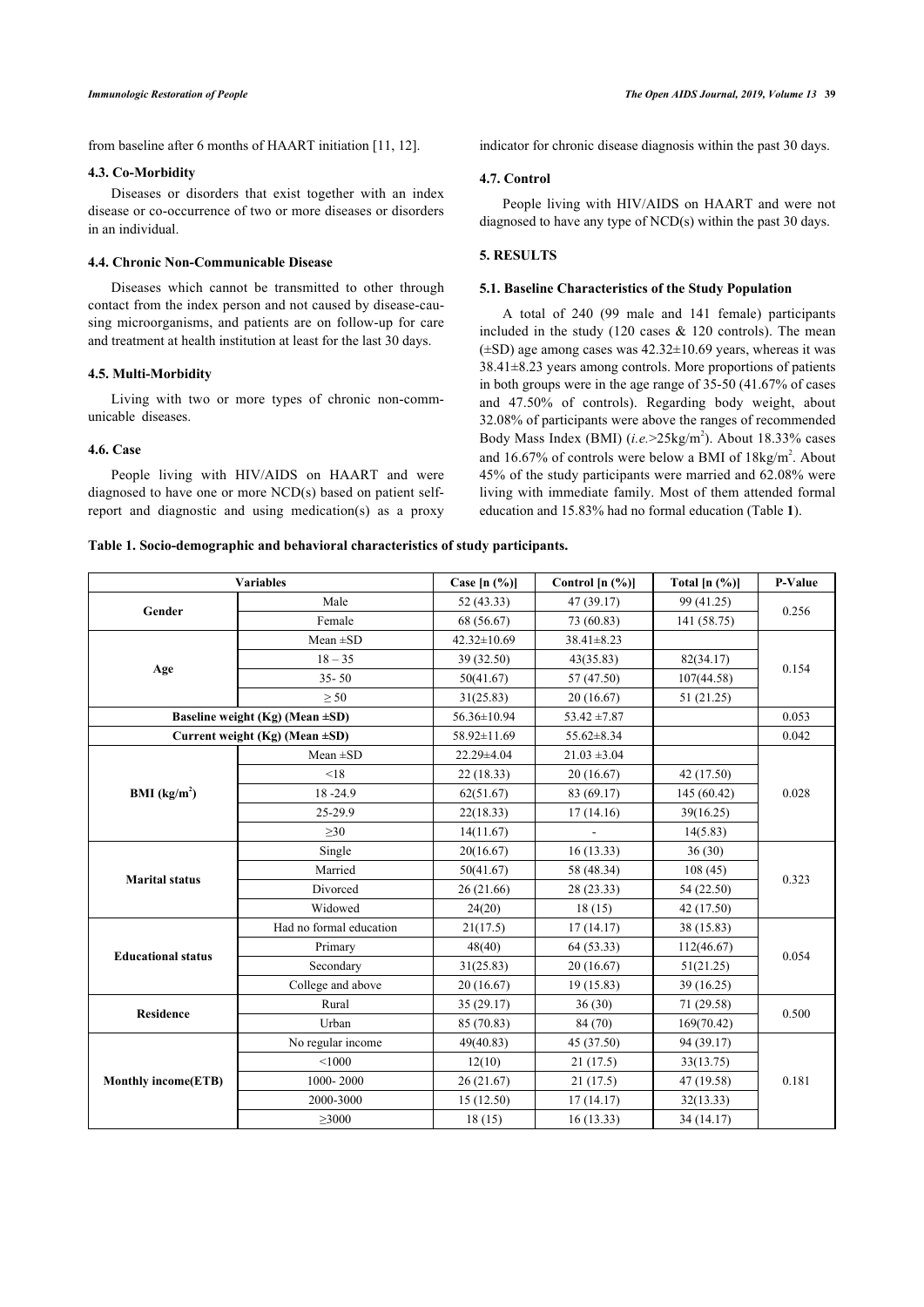#### **40** *The Open AIDS Journal, 2019, Volume 13 Melaku et al.*

|                           | <b>Variables</b>                 | Case $[n (%)]$ | Control $[n (%)]$ | Total $[n (%)]$ | <b>P-Value</b> |  |
|---------------------------|----------------------------------|----------------|-------------------|-----------------|----------------|--|
| <b>Living status</b>      | Living with immediate family     | 74 (75)        | 75(77.5)          | 149 (62.08)     |                |  |
|                           | Living with extended family      | 28(18.8)       | 26(16.2)          | 54 (22.50)      | 0.732          |  |
|                           | Living alone                     | 18(6.2)        | 17(5)             | 35(14.58)       |                |  |
|                           | Other*                           |                | 2(1.2)            | 2(0.84)         |                |  |
| Occupation                | Govt employee                    | 30(25)         | 28(23.33)         | 58(24.17)       | 0.528          |  |
|                           | Non-govt employee                | 18(15)         | 16(13.33)         | 34(14.17)       |                |  |
|                           | Self-employed                    | 31(25.83)      | 40(33.34)         | 71(29.58)       |                |  |
|                           | Unemployed                       | 41(34.17)      | 36(30)            | 77 (32.08)      |                |  |
|                           | Smoker                           | 35(29.17)      | 31(25.83)         | 66(27.5)        | 0.260          |  |
| <b>Behavioral Measure</b> | Alcoholic                        | 58 (48.33)     | 66 (55)           | 124(51.67)      | 0.134          |  |
|                           | Chat Chewer                      | 34(28.33)      | 35(29.17)         | 69 (28.75)      | 0.500          |  |
|                           | Herbal/traditional medicine user | 25(20.83)      | 25(20.83)         | 50(20.83)       | 0.627          |  |

*(Table 1) contd.....*

\*Live in prison, ETB-Ethiopian Birr, SD-Standard Deviation, and BMI- Body Mass Index

About 62.5% of patients among case and 58.33% among control were on cotrimoxazole preventive therapy and 42.5% of cases and 38.33% of controls took isoniazid (INH) preventive therapy. There was no difference with regard to tuberculosis (TB) treatment history among the groups (p=0.433). The most common type of TB among study participants was pulmonary TB, accounting for 42.57%. The median baseline CD4+ cell count was 184.50 cells/µL) [Interquartile range (IQR):  $98.50 - 284.00$  cells/ $\mu$ L)] for case group and  $177.0$  cells/ $\mu$ L) [IQR: 103.75 - 257.25 cells/ $\mu$ L] for control group. The median baseline CD4+ count wasn't significantly different between the two groups (Mann-Whitney U-test, p=0.564). At baseline 75 (62.5%) of cases and 67 (55.83%) of controls were in advanced WHO clinical stage (III and IV). Median follow up duration was 76.50 months [IQR: 55.00 - 99.75months] for controls. Similarly, cases had a median follow up duration of 73 months [IQR: 56.00 - 107.75 months]. This was a comparable follow up duration (Mann-Whitney U-test, *p*=0.604) among the groups (Table **[2](#page-4-0)**).

<span id="page-4-0"></span>

|  | Table 2. Clinical and immunological characteristics of study participants. |  |  |
|--|----------------------------------------------------------------------------|--|--|
|  |                                                                            |  |  |

| <b>Variables</b>                               |                          |            | Case n (%) Control n (%) Total n (%) P-Value |             |       |  |
|------------------------------------------------|--------------------------|------------|----------------------------------------------|-------------|-------|--|
|                                                | Yes                      | 75(62.5)   | 70 (58.33)                                   | 145(60.42)  |       |  |
| CTX prophylaxis                                | N <sub>0</sub>           | 45(37.5)   | 50 (41.67)                                   | 95 (39.58)  | 0.253 |  |
|                                                | Yes                      | 51(42.5)   | 46 (38.33)                                   | 97 (40.42)  | 0.255 |  |
| <b>INH</b> prophylaxis                         | N <sub>0</sub>           | 69 (57.5)  | 74 (61.67)                                   | 143(59.58)  |       |  |
| <b>TB</b> treatment history                    | Yes                      | 73(60.83)  | 75(62.5)                                     | 148(61.67)  | 0.433 |  |
|                                                | No                       | 47 (39.17) | 45(37.5)                                     | 92(38.33)   |       |  |
|                                                | Pulmonary                | 34 (46.57) | 29 (38.67)                                   | 63 (42.57)  |       |  |
| <b>Type of TB</b>                              | Disseminated             | 21(28.76)  | 22(29.33)                                    | 43 (29.06)  | 0.426 |  |
|                                                | Unknown                  | 18 (24.65) | 24 (32)                                      | 42(28.37)   |       |  |
| Clinical stage(WHO)                            | Stage I                  | 15(12.5)   | 18(15)                                       | 33(13.76)   | 0.018 |  |
|                                                | Stage II                 | 30(25)     | 35(29.17)                                    | 65 (27.08)  |       |  |
|                                                | Stage III                | 44 (36.67) | 48 (40)                                      | 92 (38.33)  |       |  |
|                                                | Stage IV                 | 31 (25.83) | 19 (15.83)                                   | 50 (20.83)  |       |  |
|                                                | $CD4 + count$            | 36(30)     | 47 (39.17)                                   | 83 (34.58)  |       |  |
| <b>Eligibility reason</b>                      | Clinical                 | 27(22.5)   | 18(15)                                       | 45 (18.75)  | 0.039 |  |
|                                                | $CD4 + count & clinical$ | 57(47.5)   | 55 (45.83)                                   | 112(46.67)  |       |  |
|                                                | Median                   | 184.50     | 177                                          | 182.00      |       |  |
|                                                | $<$ 200                  | 59 (49.17) | 58 (48.33)                                   | 117 (48.75) |       |  |
| Baseline CD4+ count (cells/µL)                 | $200 - 349$              | 33(27.5)   | 36(30)                                       | 69 (28.75)  | 0.564 |  |
|                                                | $350 - 499$              | 15(12.5)   | 15(12.5)                                     | 30(12.5)    |       |  |
|                                                | >500                     | 13(10.83)  | 11(9.17)                                     | 24(10)      |       |  |
|                                                | Within the same month    | 51(42.5)   | 39(32.5)                                     | 90 (37.5)   |       |  |
| Time elapsed till HAART initiation (in months) | $1 - 24$                 | 45(37.5)   | 45 (37.5)                                    | 90 37.5     | 0.038 |  |
|                                                | $\geq$ 24                | 24(20)     | 36(30)                                       | 60(25)      |       |  |
| <b>Median duration on HAART (in months)</b>    |                          | 73         | 76.50                                        |             | 0.604 |  |
| Median duration with HIV (in months)           |                          | 80         | 94.50                                        |             | 0.140 |  |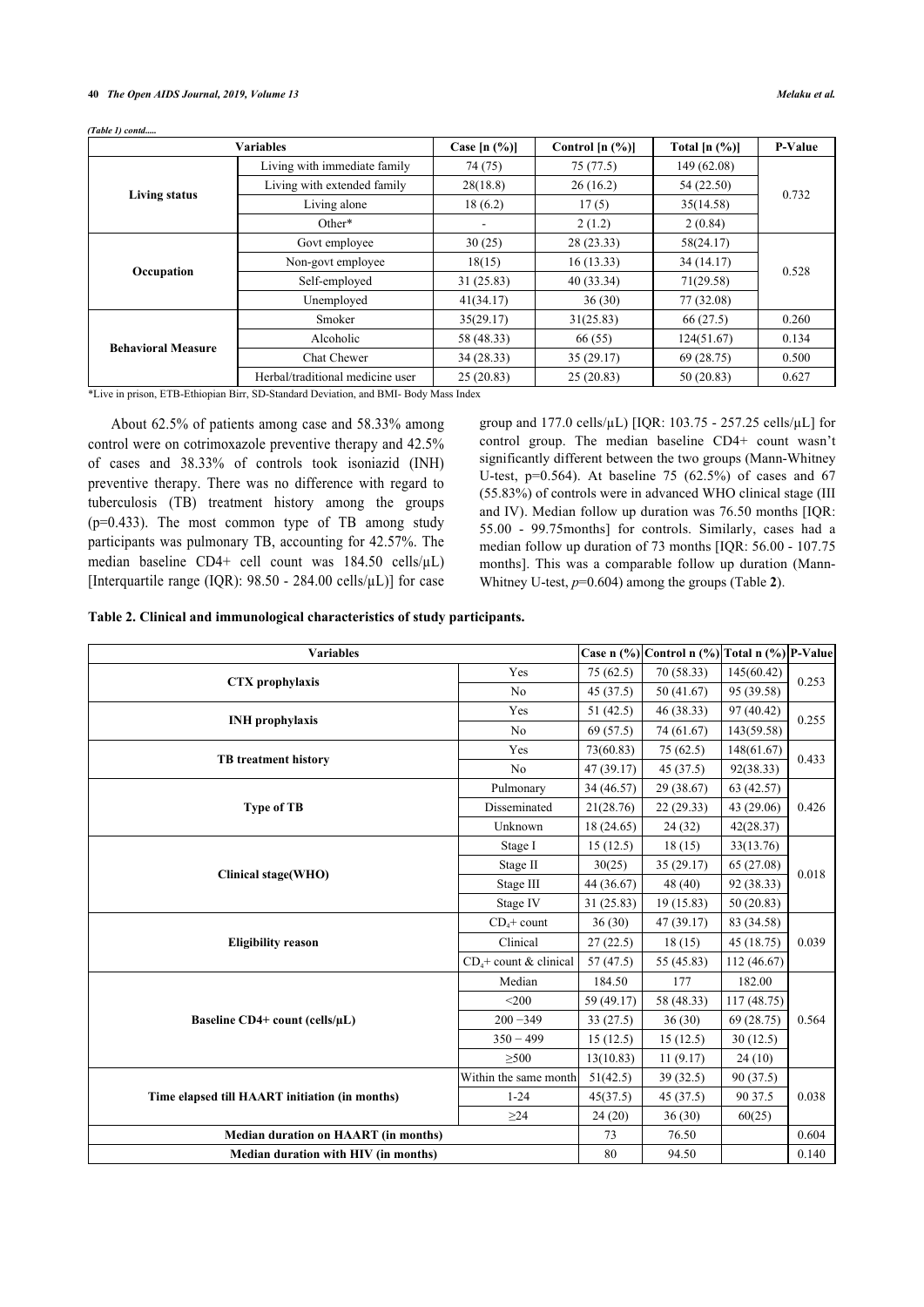|  | (Table 2) contd |
|--|-----------------|

| Working    |            |           |            |                                                                                                                                                                    |  |
|------------|------------|-----------|------------|--------------------------------------------------------------------------------------------------------------------------------------------------------------------|--|
|            | 90 (75)    | 93 (77.5) | 183(76.25) |                                                                                                                                                                    |  |
| Ambulatory | 30(25)     | 27 (22.5) | 57 (23.75) | 0.305                                                                                                                                                              |  |
| Yes        | 68 (56.67) | 72 (60)   | 140(58.33) | 0.32                                                                                                                                                               |  |
| No         | 52(43.33)  | 48 (40)   |            |                                                                                                                                                                    |  |
|            |            |           |            | 100(41.67)<br>CTV Cettimorrecele BIII Josephia TD Tubereulogic WIIO Would Health Organization CDC Contage for Disease Central and Drawntian CD, Standard Davistion |  |

CTX-Cotrimoxazole, INH- Isoniazid, TB- Tuberculosis, WHO- World Health Organization, CDC- Centers for Disease Control and Prevention; SD- Standard Deviation, CD4+- Cluster Differentiation, HAART- Highly Active Antiretroviral Therapy

Currently, about 92 (76.67%) of >the cases and 90(75%) of controls was on first line HAART regimens (Table **[3](#page-5-0)**). With regard to non-communicable disease(s)  $(NCD(s))$ , their prevalence among HIV infected patients were: hypertension accounts 12.50%, followed by diabetes (10.84%). About 10.42% of study populations were diagnosed with multimorbidity, *i.e.* living with two and/or more NCD(s) (Table **[4](#page-5-1)**).

<span id="page-5-0"></span>**Table 3. Current HAART regimens of the study participants.**

| <b>Regimens</b>     | Case $n$ $\frac{6}{6}$ | Control $n$ $(\%)$ |
|---------------------|------------------------|--------------------|
| $AZT + 3TC + NVP$   | 26(21.66)              | 25(20.84)          |
| $AZT + 3TC + EFV$   | 11(9.17)               | 21 (17.50)         |
| $TDF + 3TC + EFV$   | 41(34.16)              | 33(36.26)          |
| $TDF + 3TC + NVP$   | 14(11.676)             | 11(27.50)          |
| $TDF + 3TC + ATV/r$ | 5(4.17)                | 10(8.34)           |
| $ABC + DDI + LPV/r$ | 5(4.17)                | 6(5)               |
| $ABC + DDI + EFV$   | 5(4.17)                | 6(5)               |
| $AZT + 3TC + ATV/r$ | 8(6.67)                | 4(3.33)            |
| $ABC + 3TC + ATV/r$ | 5(4.17)                | 4(3.33)            |

3TC: Lamivudine; NVP: Nevirapine; EFV: Efavirenz, AZT: Zidovudine: TDF: Tenofovir; ABC: Abacavir; DDI: Didanosine; ATV/r: Atazanavir-ritonavir; LPV/r: Lopinavir-ritonavir

<span id="page-5-2"></span>Measurements of adherence level were done depending on 8-items modified Morisky's adherence scale (MMAS-8). Low adherence was considered if MMAS-8 < 6, medium adherence if MMAS-8 is between 6 to <8 and high adherence if MMAS-8 equals to 8. Accordingly, about 52.50% of the case group had high adherence, which was relatively low as compared to the control group (62.50%). Low adherence was 41.20% and 28.80% for cases and controls respectively Fig. (**[1](#page-5-2)**).

|               | Table 4. Non-communicable disease profiles of study |  |  |
|---------------|-----------------------------------------------------|--|--|
| participants. |                                                     |  |  |

| <b>Types of NCD</b>     | <b>Frequency</b> | Percentage |
|-------------------------|------------------|------------|
| <b>Diabetes</b>         | 26               | 10.84      |
| Cardiac (Heart failure) | 12               | 5.00       |
| <b>Hypertension</b>     | 30               | 12.50      |
| Asthma/COPD*            | 11               | 4.58       |
| <b>Mental Illness</b>   |                  | 3.33       |
| <b>Epilepsy</b>         | 8                | 3.33       |
| Multi-morbidity**       | 25               | 10.42      |

\*Only one COPD patient included; NCD- Non-Communicable Disease, COPD-Chronic Obstructive Pulmonary Disease \*\* co-occurrence of two or more than two chronic non-communicable diseases

# **5.2. Immunologic Response of Study Participants**

Quantitative restoration of CD4+ cells is one of the principal pieces of evidence for immune recovery during HAART initiation. Depending on the minimum recommended  $CD<sub>4</sub>$ + cells restoration criteria (post-6 months of HAART initiation), poor immunologic restoration was seen among 35(29.17%) cases and it was 20(16.67%) among controls (Fig. **[2](#page-5-3)**).

<span id="page-5-1"></span>

<span id="page-5-3"></span>Fig. (1). Proportions of study participants depending on adherence level.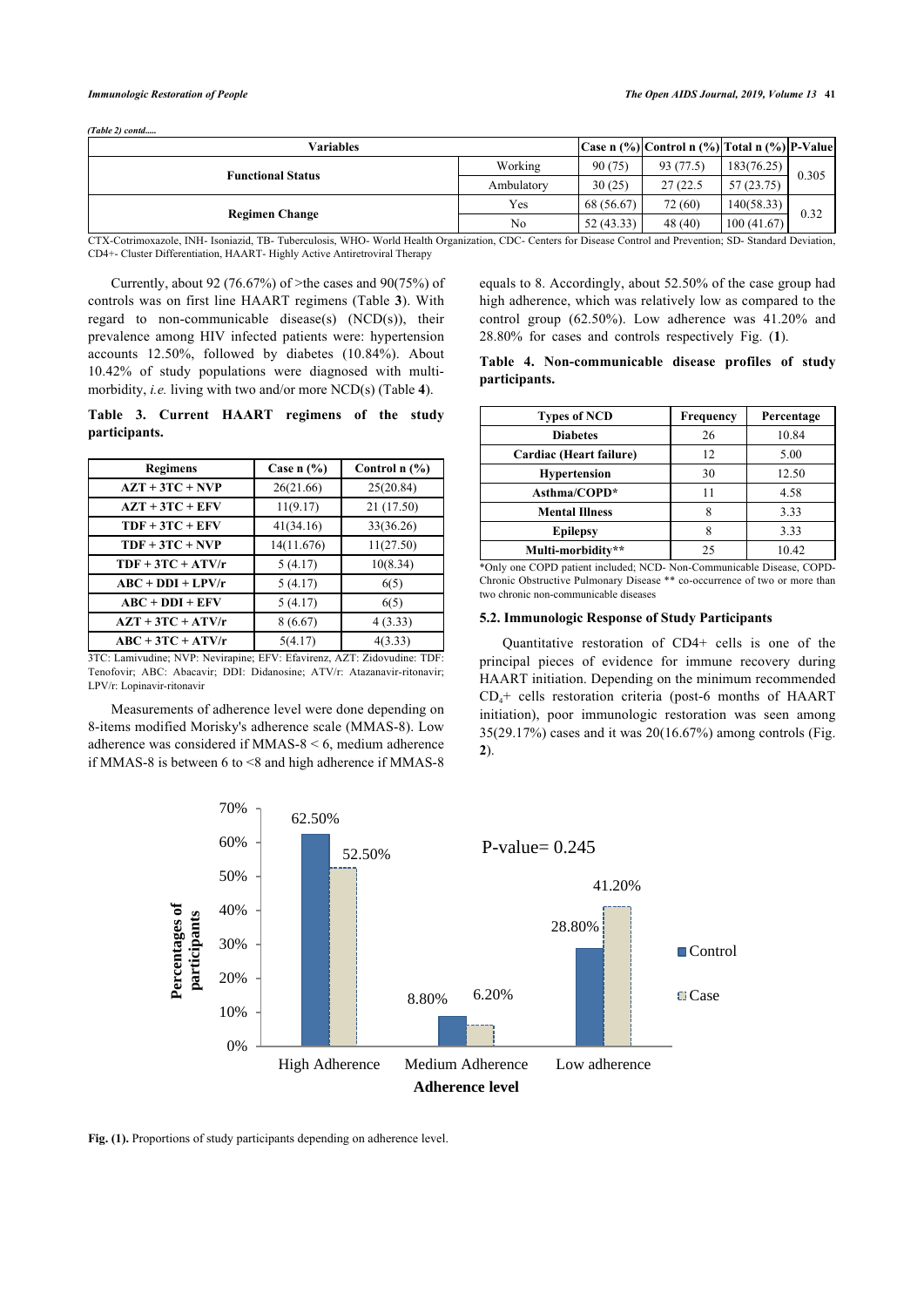# **42** *The Open AIDS Journal, 2019, Volume 13 Melaku et al.*



**Fig. (2).** Proportions of poor immunologic restoration post-6 months of HAART initiation.

<span id="page-6-0"></span>Figs. (**[3](#page-6-0)** and **[4](#page-6-1)**) depicts the trends of immunologic response to HAART over 24 months after ART initiation among case and control. Accordingly, about 67.50%, 37.50% and 32% of cases showed a good response to HAART (*i.e.* at least increment of CD4+ cells count by 50cells/µL in each interval of months) at 6 months, 12 months and 18 months respectively. There was an overall slight increase in CD4+ cell count over the two years with an average increase of 6.4 cells/µL per month in the case of a group and 7.6 cells/ $\mu$ L per month in control group.



<span id="page-6-1"></span>**Fig. (3).** A 2 years trends in immunologic response of study participants.



Fig. (4). Median CD<sub>4</sub>+ cell count changes of study participants over 2 years.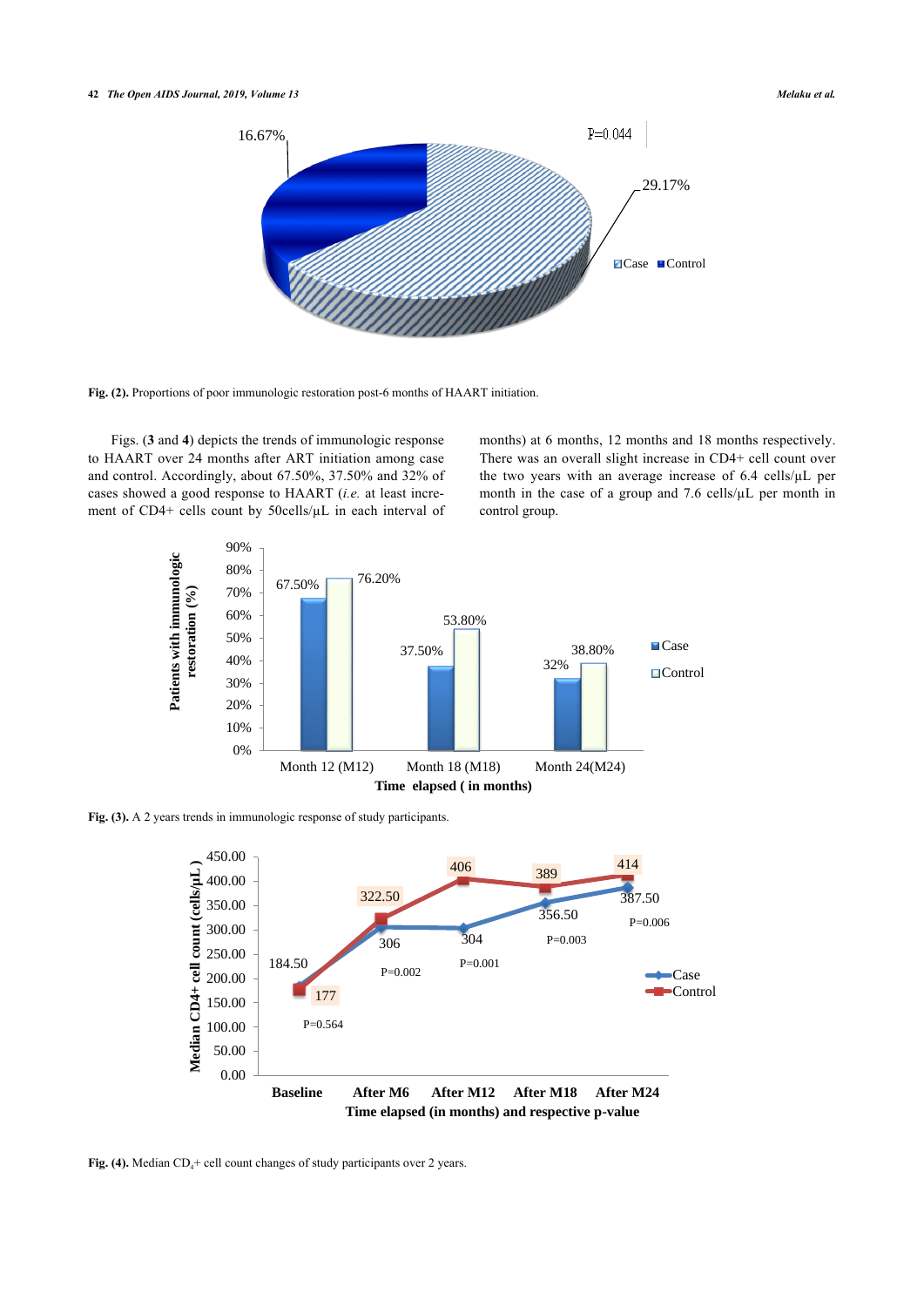# **5.3. Socio-Demographic and Behavioral Factors Affecting Immunologic restoration**

On the univariate analysis, sex was significantly associated with poor immunological restoration. The odds of poor immunological restoration >were3.69 times more likely among males than females [Crude Odds Ratio (COR), 3.69; 95%CI, 1.71 to 8.00; p=0.001]. The adjusted analysis also remained in the same direction [AOR, 3.51; 95%CI, 1.496 to 8.241; p=0.004], indicating that male sex was the independent predictor of poor immunological restoration. Occupational status of the patients was assessed for its relation with poor immunological restoration and found that unemployed [COR, 3.42, 95%CI, 0.618 to 6.037; p=0.257] and self-employed [COR, 1.37; 95%CI, 0.812 to 7.683; p=0.110] participants were found to have higher odds of experiencing poor immunological restoration. Another potential predictor for poor immunologic response was Body Mass Index (BMI). On univariate analysis, BMI less than  $18\text{kg/m}^2$  was signi-ficantly associated with poor immunologic response [COR, 2.62; 95% CI,  $1.026$  to  $6.686$ ;  $p=0.044$ ]. Similarly, on multivariate analysis, odds of poor immunologic response was 2.41 times more likely [95%CI, 0.904 to 6.400; p=0.079] among the BMI  $\leq$ 18kg/m<sup>2</sup> when compared with participants with BMI ≥18kg/m<sup>2</sup> (Table**5**).

<span id="page-7-0"></span>

| Table 5. Socio-demographic, behavioral and clinical factors associated with poor immunologic restoration among study |  |  |  |  |  |
|----------------------------------------------------------------------------------------------------------------------|--|--|--|--|--|
| participants.                                                                                                        |  |  |  |  |  |

| <b>Variables</b>            |                         | <b>Immunologic Restoration</b> |        | P-Value | $COR(95\% CI)$ P-Value |                          | AOR (95% CI)             |
|-----------------------------|-------------------------|--------------------------------|--------|---------|------------------------|--------------------------|--------------------------|
|                             |                         | Good                           | Poor   |         |                        |                          |                          |
| Age (years)                 | 18-35                   | 67                             | 15     | 1.000   |                        | 1.000                    |                          |
|                             | $35 - 50$               | 82                             | 25     | 0.166   | 1.90 (.766, 4.716)     | 0.603                    | 1.30(0.481, 3.521)       |
|                             | $>50$                   | 36                             | 15     | 0.031   | 3.38 (1.12, 10.22)     | 0.095                    | 3.06(0.822, 11.41)       |
| Gender                      | Female                  | 118                            | 23     | 1.000   |                        | 1.000                    |                          |
|                             | Male                    | 67                             | 32     | 0.001   | 3.69(1.71, 8.00)       | 0.004                    | 3.51 (1.496,8.241)       |
| <b>Marital Status</b>       | Single                  | 30                             | 6      | 1.000   |                        | 1.00                     |                          |
|                             | Married                 | 79                             | 29     | 0.103   | 0.563(0.704, 44.93)    | 0.124                    | $0.641(0.106 - 3.872)$   |
|                             | Divorced                | 42                             | 12     | 0.224   | 0.389(0.436, 34.68)    | 0.519                    | $0.473(0.326 - 0.687)$   |
|                             | Widowed                 | 34                             | 8      | 0.304   | 0.333(0.34, 33.11)     | 0.625                    | $0.473(0.326 - 0.687)$   |
|                             | Had no formal education | 30                             | 8      | 1.000   |                        | $\overline{a}$           |                          |
|                             | Primary school          | 87                             | 25     | 0.630   | 1.39 (0.366, 5.277)    | L.                       | $\overline{a}$           |
| <b>Educational Status</b>   | Secondary school        | 38                             | 13     | 0.463   | 1.74 (0.397, 7.623)    | $\blacksquare$           | $\overline{\phantom{a}}$ |
|                             | College & above         | 30                             | 9      | 0.479   | 1.79 (.358, 8.898)     | $\overline{a}$           | $\overline{\phantom{a}}$ |
| Occupation                  | Gov't employee          | 48                             | 10     | 1.000   |                        | 1.000                    | ÷,                       |
|                             | NGO employee            | 25                             | 9      | 0.25    | 0.52(0.166, 1.618)     | 0.219                    | 0.36(0.072, 1.830)       |
|                             | Self-employed           | 52                             | 19     | 0.110   | 1.37 (0.812, 7.683)    | 0.964                    | 0.96(0.186, 4.999)       |
|                             | Unemployed              | 60                             | 17     | 0.257   | 3.42(0.618, 6.037)     | 0.454                    | 3.38(0.140, 81.560)      |
| <b>Monthly Income (ETB)</b> | No regular income       | 72                             | 22     | 1.000   |                        | $\overline{\phantom{a}}$ |                          |
|                             | < 1000                  | 26                             | $\tau$ | 0.626   | 0.71 (0.185, 2.765)    |                          |                          |
|                             | 1000-2000               | 34                             | 13     | 0.517   | 1.36 (0.534, 3.482)    |                          | $\overline{\phantom{a}}$ |
|                             | 2000-3000               | 25                             | $\tau$ | 0.706   | 0.77(0.197, 3.001)     |                          | $\Box$                   |
|                             | $\geq 3000$             | 28                             | 6      | 0.555   | 0.67(0.173, 2.564)     |                          |                          |
| <b>Residence</b>            | Rural                   | 54                             | 17     | 1.000   |                        |                          | $\blacksquare$           |
|                             | Urban                   | 131                            | 38     | 0.990   | 0.99(0.389, 2.540)     |                          |                          |
| BMI (kg/m <sup>2</sup> )    | < 18                    | 23                             | 19     | 0.044   | 2.62(1.026,6.686)      | 0.079                    | 2.41 (0.904,6.400)       |
|                             | $\geq 18$               | 162                            | 36     | 1.000   |                        | 1.000                    |                          |
| <b>Smoking history</b>      | Yes                     | 46                             | 20     | 0.037   | 2.60 (1.057, 6.377)    | 0.036                    | 2.81 (1.072,7.342)       |
|                             | No                      | 139                            | 35     | 1.000   |                        | 1.000                    |                          |
| <b>Alcohol history</b>      | Yes                     | 91                             | 33     | 0.123   | 1.83(.850,3.930)       | 0.077                    | 2.10(0.924,4.734)        |
|                             | No                      | 94                             | 32     | 1.000   |                        | 1.000                    |                          |
| <b>Chat chewing</b>         | Yes                     | 50                             | 19     | 0.228   | 0.58(0.236, 1.410)     | 0.216                    | 1.83(0.704, 4.741)       |
|                             | No                      | 135                            | 36     | 1.000   | $\overline{a}$         | 1.000                    |                          |
| <b>Current CPT</b> use      | Yes                     | 105                            | 40     | 1.000   | $\overline{a}$         | 1.000                    |                          |
|                             | No                      | 80                             | 15     | 0.014   | 0.27(1.266, 8.426)     | 0.019                    | 0.31(0.118, .8270)       |
| <b>TB</b> history           | Yes                     | 119                            | 29     | 0.035   | 2.28 (1.062, 4.876)    | 0.091                    | 1.51(0.229, 1.116)       |
|                             | No                      | 66                             | 26     | 1.000   | $\blacksquare$         | 1.000                    | $\blacksquare$           |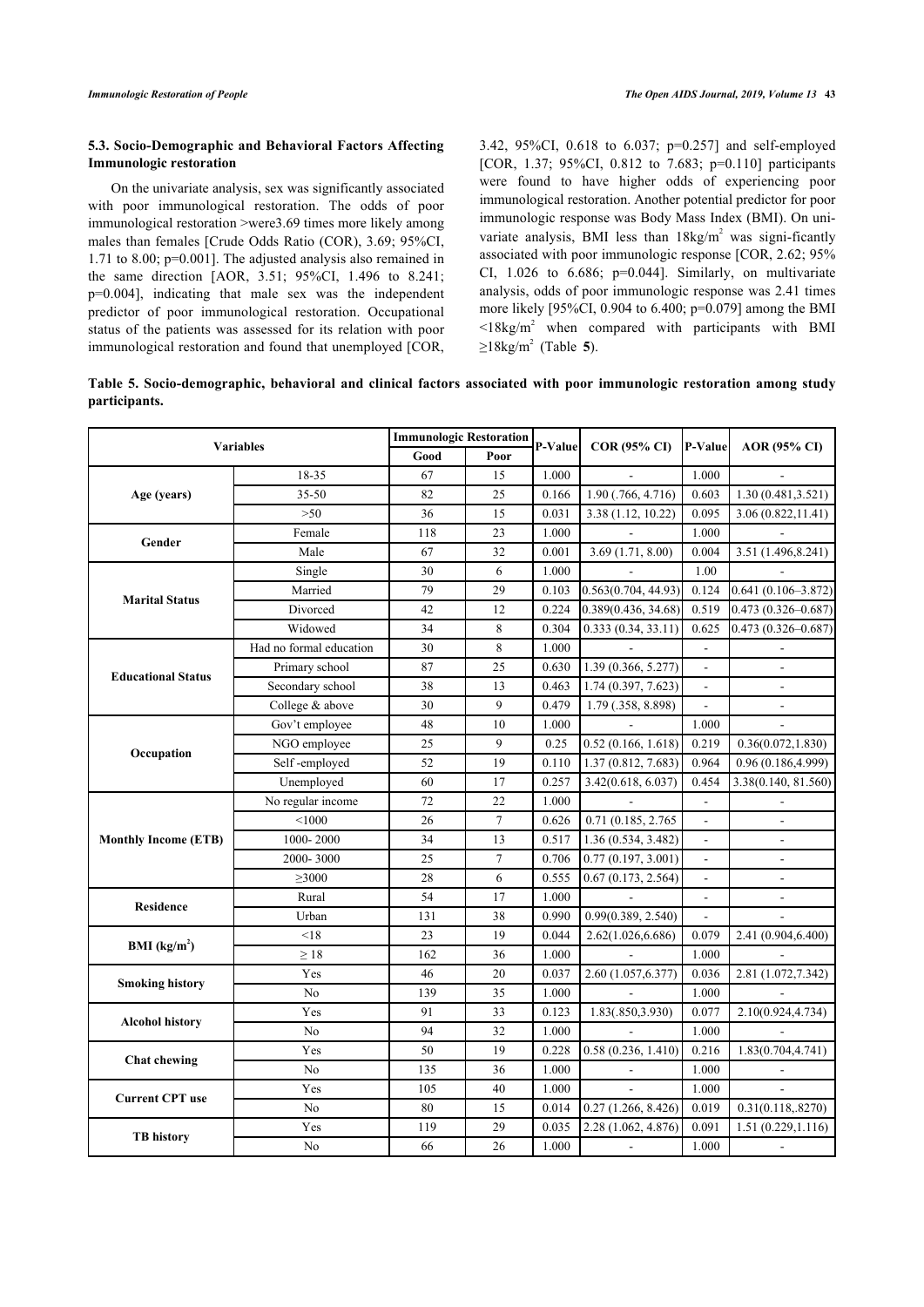#### **44** *The Open AIDS Journal, 2019, Volume 13 Melaku et al.*

*(Table 5) contd.....*

| <b>Variables</b>                                        |                       | <b>Immunologic Restoration</b> |                |         |                     |                          |                     |
|---------------------------------------------------------|-----------------------|--------------------------------|----------------|---------|---------------------|--------------------------|---------------------|
|                                                         |                       | Good                           | Poor           | P-Value | <b>COR (95% CI)</b> | P-Value                  | AOR (95% CI)        |
| <b>Types of TB</b>                                      | Pulmonary             | 48                             | 15             | 1.000   |                     | $\overline{a}$           |                     |
|                                                         | Disseminated          | 34                             | 9              | 0.467   | 0.59(0.144, 2.434)  | $\overline{\phantom{0}}$ |                     |
|                                                         | Unknown               | 28                             | 14             | 0.271   | 1.86 (0.615, 5.646) | ÷                        |                     |
| <b>Current IPT use</b>                                  | Yes                   | 75                             | 22             | 0.744   | 0.88(0.401, 1.922)  |                          |                     |
|                                                         | No                    | 110                            | 33             | 1.000   |                     |                          | L.                  |
| Regimen change                                          | Yes                   | 115                            | 25             | 0.004   | 0.33(0.153, 0.703)  | 0.113                    | 0.41(0.134, 1.237)  |
|                                                         | N <sub>0</sub>        | 70                             | 30             | 1.000   |                     | 1.000                    |                     |
| WHO clinical stage                                      | $I + II$              | 77                             | 21             | 1.000   | $\mathbf{r}$        | $\blacksquare$           | $\blacksquare$      |
|                                                         | $III + IV$            | 108                            | 34             | 0.311   | 1.53 (.673,3.458)   | ÷.                       | $\overline{a}$      |
| Adherence                                               | High adherence        | 55                             | 21             | 1.000   |                     | ä,                       | $\blacksquare$      |
|                                                         | Medium adherence      | 59                             | 13             | 0.843   | 1.09(0.486, 2.420)  | $\overline{a}$           | $\overline{a}$      |
|                                                         | Low adherence         | 71                             | 21             | 0.787   | 1.22 (0.285,5.232)  |                          | ÷,                  |
|                                                         | Within the same month | 70                             | 20             | 1.000   |                     | 1.000                    |                     |
| <b>Time elapsed till HAART</b><br>initiation(in months) | 1 to 24               | 74                             | 16             | 0.698   | 0.69(0.281, 1.735)  | 0.442                    | 0.673(0.245, 1.848) |
|                                                         | $\geq$ 24             | 41                             | 19             | 0.072   | 2.33(0.927,5.874)   | 0.312                    | 1.99 (0.523,7.625)  |
| Duration with HIV (in<br>months)                        | 6 to 24               | 20                             | $\overline{7}$ | 1.000   |                     | $\overline{a}$           |                     |
|                                                         | 24 to 60              | 31                             | 11             | 0.5211  | 1.86(0.280, 12.31)  |                          |                     |
|                                                         | 60 to 120             | 93                             | 26             | 0.605   | 1.39(0.397,4.889)   |                          |                     |
|                                                         | $\geq$ 120            | 41                             | 11             | 1.000   | 1.02(0.381, 2.621)  |                          | $\overline{a}$      |
| <b>Duration on HAART(in</b><br>months)                  | 6 to 24               | 24                             | 12             | 1.000   |                     | 1.000                    |                     |
|                                                         | 24 to 60              | 40                             | 15             | 0.220   | 1.02(0.131, 1.598)  | 0.272                    | 1.002(0.095, 1.938) |
|                                                         | 60 to 120             | 95                             | 22             | 0.019   | 2.57 (0.083,0.801)  | 0.097                    | 2.78 (0.061,1.262)  |
|                                                         | $\geq$ 120            | 26                             | 6              | 0.052   | 1.04(0.011, 1.020)  | 0.160                    | 1.53(0.011, 2.095)  |
| <b>NVP</b> based regimen                                | Yes                   | 56                             | 20             | 0.373   | 0.69(0.314, 1.544)  | $\blacksquare$           |                     |
|                                                         | N <sub>o</sub>        | 129                            | 35             | 1.000   |                     | $\overline{a}$           |                     |
| <b>EFV</b> based regimen                                | Yes                   | 91                             | 15             | 0.259   | 1.56(0.723, 3.345)  |                          | $\overline{a}$      |
|                                                         | No                    | 94                             | 40             | 1.000   |                     |                          |                     |
| PI-based regimen                                        | Yes                   | 27                             | 20             | 0.127   | 1.07(0.087, 1.432)  | $\overline{\phantom{a}}$ | $\blacksquare$      |
|                                                         | No                    | 158                            | 35             | 1.000   |                     | $\overline{\phantom{a}}$ |                     |
| Baseline $CD_4$ + (cells/ $\mu L$ )                     | $<$ 200               | 91                             | 26             | 0.026   | 2.36(1.108,5.006)   | 0.060                    | 1.41 (0.159,1.038)  |
|                                                         | $\geq$ 200            | 94                             | 29             | 1.000   |                     | 1.000                    |                     |
| <b>NCD</b> co-morbidity                                 | Yes                   | 79                             | 41             | 0.061   | 2.08(0.966,4.475)   | 0.003                    | 3.99(1.604,9.916)   |
|                                                         | No                    | 106                            | 14             | 1.000   | $\blacksquare$      | 1.000                    | ÷,                  |

NCD: non- communicable disease; IPT: Isoniazid pre-ventive therapy; CPT: Cotrimoxazole Isoniazid preventive therapy; EFV: Efavirenz; NVP: Nevirapine;PI: Protease Inhibitors; BMI: Body mass index; TB: Tuberculosis, NGO: Non-govt Organization

#### **5.4. Clinical Factors Affecting the Immunologic Outcome**

Both univariate and multivariate analyses were carried out to assess clinical factors associated with poor immunological restoration. On univariate analysis, baseline  $CD_4$ + cell >count was significantly associated with poor immunological restoration. The odds of poor immunological restoration was more than two times among patients with  $CD<sub>i</sub>$  cell count below 200 cells/ µL[COR, 2.36; 95%CI, 1.108 to 5.006; p=0.026]. The univariate analysis being on HAART for the long duration of >time was significantlyassociated with poor immunologic restoration [(COR 2.57; 95%CI, 0.083 to 0.801; p=0.019), (COR, 1.04; 95%CI, 0.011 to 1.020; p=0.052)] at 5 to 10 years and greater than 10 years respectively. However, though odds of treatment failure >are still highas compared to those people taking HAART for a short period of time, on multivariate analysis, it was not statistically significant.

The baseline WHO clinical stage was also assessed as potential predictor >and it wasfound that those patients in WHO clinical stage III and IV [Adjusted Odds Ratio (AOR)

1.322; 95%CI, 0.422 to 4.140; p=0.632] were found to have higher odds of experiencing poor immunologic restoration, but this was not statistically significant. TB treatment history [COR, 2.28; 95%CI, 1.062 to 4.876], living long duration with HIV, for example, greater than 5 years [COR, 1.39; 95%CI, 0.397 to 4.889)], increased the likelihood of poor immunologic restoration on univariate and multivariate analysis. On multivariate analysis, time elapsed till HAART initiation, specifically greater than 2 years increased the likelihood of poor immunologic restoration [AOR, 1.99; 95% CI, 0.523 to 7.625]. Additionally, on univariable analysis, the effect of NCD comorbidities among the study participants showed that the odds of poor  $CD$  4+ cell restoration is twice as high as compared to patients with no NCD co-morbidities [COR,2.08; 95%CI, 0.966 to 4.475; p=0.061). But, after fit to multivariable logistic regression NCD–co-morbidity became the independent predictor for poor immunologic restoration [AOR, 3.99; 95%CI, 1.604 to9.916; p=0.003]. By and large, male sex [AOR, 3.51; 95% CI, 1.496 to 8.24; p=0.004], smoking history [AOR, 2.81; 95% CI 1.072 to 7.342; p=0.036] and co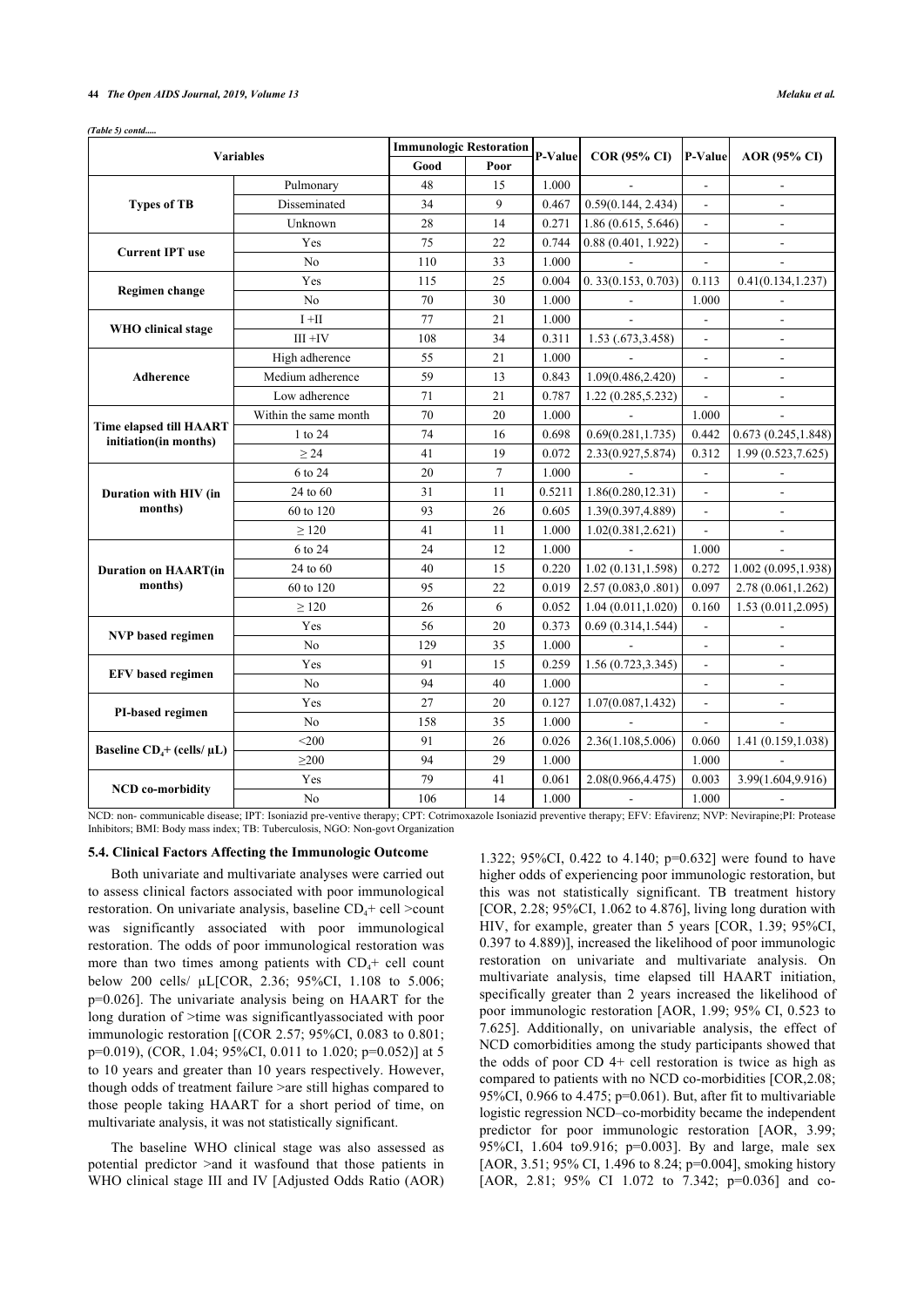morbidity with non-communicable disease(s) [AOR, 3.99; 95%CI, 1.604 to 9.916; p=0.003] were independent predictors for poor immunologic restoration (Table **[5](#page-7-0)**).

#### **6. DISCUSSIONS**

With the successful scale-up of antiretroviral therapy (ART) programs, a life expectancy of people living with HIV (PLWHA) has increased, and HIV is now considered as a chronic disease. There are pieces of evidence that HIV infection and ART are both risk factors for the development of Non-communicable Diseases (NCDs) in resource-limited settings. They suggest that PLWHA benefits from NCD screeningand treatment within similar HIV programs [[17\]](#page-11-5). Therefore, this study examined the association of chronic noncommunicable disease(s) on HAART outcome, specifically immunologic restoration. To our knowledge, this study provides the first direct comparison of immunologic outcomes among NCD comorbid HIV infected patients and HIV only from Ethiopia. It offers a unique look at the people living with HIV, co-morbid with NCD(s), who are considered to be affected by the double burden of chronic diseases.

Despite insignificant >differencesamong case and control group with regard to baseline socio-demographic, clinical and immunologic characteristics, HIV infected patients co-morbid with non-communicable disease(s) show poor immunologic restoration over 2 years and are high-risk patients for immunologic failure, which paradoxically >negate with theHAART outcomes. As opposed to this study, the report from Cambodia [[13\]](#page-11-6), Maryland [[14\]](#page-11-7) and Italy [\[15](#page-11-8)] showed the good increase of CD4+ cell count (*e.g.* more than 300% increment of CD4+ cell count among NCD co-morbid PLWHA in Cambodia within 2yrs).This may be related to integrated care of chronic disease in the areas as opposed to the current study area.

Despite early HAART initiation among cases, there were considerable differences in immunologic response over two years from the baseline. >The case groupthough relatively took HAART and lived with HIV for short median duration, >still had poor quantitative restoration of  $CD<sub>4</sub>+cell$  count. And also the average monthly rates of  $CD_4+cell$  increase were lower among cases. In addition to the direct effect of NCDs on an immunologic response, kinds of literature are supporting the effect of some NCDs in increasing the risk of opportunistic infection like TB. Daniel F-J. *et al* [[16\]](#page-11-9) and Young *et al* [[17](#page-11-5)] reported that diabetes significantly increases the risk of active tuberculosis, and the co-morbidity is associated with poorer outcomes. So, this has an implication that NCD(s) will pose the patient to develop an opportunistic infection(s), even at high CD4+ cell count.

The current study showed that non-communicable disease(s) was one of the major independent predictors for poor immunologic restoration. The odds of experiencing poor immunologic restoration were 4 times more among NCD(s) comorbid patients. Despite a lack of robust study on NCD(s) effect on the immunologic outcome, different scientific background suggests major challenges of NCD(s) among HIV infected on HAART and also on the HAART-naïve patients. HIV virus has direct effect in inducing inflammations and antiretroviral therapy (ART) regimens indirectly have different effects on patients' cholesterol and fatty acid balance [\[18](#page-11-10), [19](#page-11-11)]. In addition, due to the double burden of the diseases, adherence becomes the major factor, which may in turn, affect the HAART outcome. The study from USA [\[20](#page-11-12), [21\]](#page-11-13) and Netherland [[22](#page-11-14)] showed psychiatric comorbidities as the risk factor for HIV disease progression, as it leads to ART discontinuation and/or intermittent HAART utilization.

It appears that certain HIV- associated opportunistic infections disproportionately affect either men or women regardless of the treatment status, which may reflect underlying biological differences between men and women [\[23\]](#page-11-15). In this study, though females were dominating in percentage, they had good immunologic restoration as compared to males. In both unadjusted and adjusted analysis, males had significantly higher odds of (more than 3 times) poor immunologic restoration. This study is consistent with the study done in South India [[24,](#page-11-16) [25](#page-11-17)]. As from the different findings, during the first year after initiating HAART, men experienced a significantly higher incidence of tuberculosis, which also supported the current findings[[26\]](#page-11-18). Nationalized subsidized generic ART and increased antenatal screening will aid women to seek care at an earlier course of the disease and do well in the short term.

It was known that cigarette smoking is a leading cause of morbidity and mortality in HIV- negative persons [\[27](#page-11-19)] and also is highly prevalent in HIV-positive populations [\[28](#page-11-20)]. Likewise, in this study, prevalence of smoking was 27.5%. Though other studies have shown smoking modifies CD4+ lymphocyte counts, but they have been inconsistent in establishing a negative relationship between smoking and the course of HIV/AIDS [\[29,](#page-11-4) [30](#page-11-21)]. The current study revealed smoking as an important independent predictor of poor immunologic restoration. Smokers were approximately 3 times more likely to experience poor immunologic restoration as compared to non-smokers. Similarly, the study from the USA[[28](#page-11-20), [31](#page-11-22)], showed a greater risk of virologic rebound and more frequent immunologic failure among smokers. This is secondary to the marked impact of cigarette smoke exposure on the immune system, compromising the host's ability to mount appropriate immune and inflammatory responses [[27](#page-11-19)]and nicotine's effect in impairing T-cell proliferation by disrupting the cell's ability to attach to antigen cells [[32\]](#page-11-23). Smoking may also be linked to biomarkers of HIV disease progression through lower ART adherence. There is evidence that HIV-infected smokers are less adherent to ART medications than HIV-infected nonsmokers[[33\]](#page-11-24).

Age was shown to have a significant influence on the probability of poor immunologic restoration on the univariate and multivariate analysis. As from this study, older age was associated with poor immunologic restoration compared to younger counterparts. In fact, most pieces of literature support that older age groups are more likely to have the failure of therapy. This effect of age on immune recovery is due to the associated factor of a decrease in thymic function and other regenerative mechanisms that could impair immune recovery [[34](#page-11-25)]. Viard and colleagues have found the same evidence on a large study conducted to assess the influence of age on immune recovery [[35\]](#page-11-26).

Patients who have low baseline  $CD<sub>4</sub>$ + cell count, especially below the critical  $CD_4$ + cell count (<200cells/ $\mu$ L) had a high probability to have poor immunologic restoration. This study is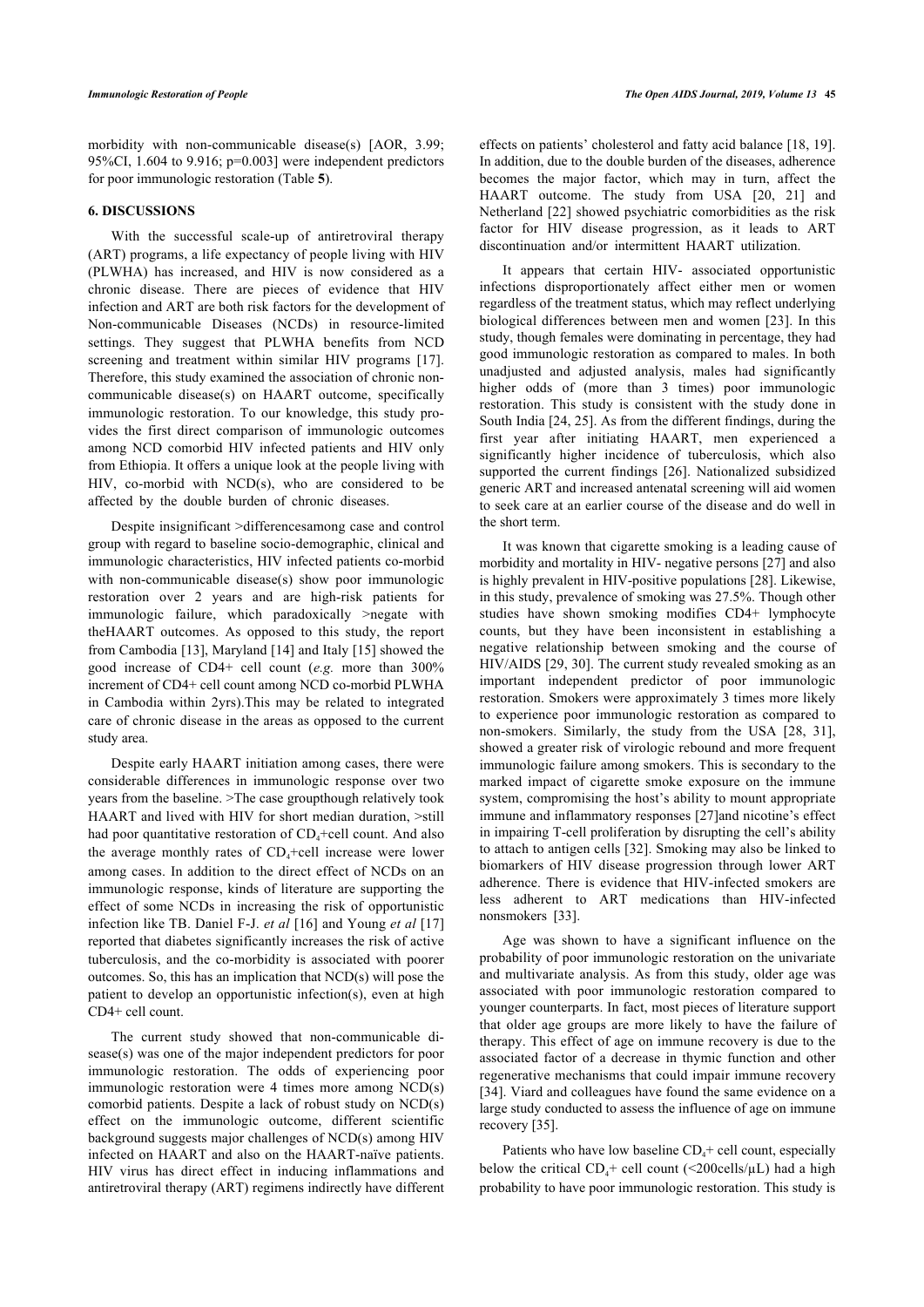consistent with the study done by Stephen D Lawn and colleagues[[36](#page-11-27)] in three African countries. Since a large proportion of the patients presented very late for treatment with very poor baseline parameters such as low  $CD_4+cell$  count and late WHO clinical stage, this finding supports the need for a rapid scale-up of counseling and testing for early detection of asymptomatic cases. This will be essential in the prevention of NCD(s), as a risk of co-morbidity occurrence is higher among patients with low CD4+ cell counts [\[14](#page-11-7)].

In this study, alcoholic patients had significant odds of poor immunologic restoration as compared to non-drinkers. This study is consistent with the study done by Shacham and colleagues [[37](#page-11-28)]. Moreover, reports of Neblett and colleagues [[38\]](#page-11-13) also showed that frequent alcohol use is significantly associated with low CD4+ cell counts. This may be explained as alcohol consumption may increase susceptibility to opportunistic infections and accelerate disease progression among HIV positive individuals. Additionally, alcohol leads to impaired viral load response and reduced  $CD<sub>4</sub>$ + cell reconstitution [\[37](#page-11-28) - [39\]](#page-11-14).

Another major predictor of poor immunologic restoration was, living longer with HIV infection. Such observations were also made in other studies [[40](#page-11-29) - [42\]](#page-12-0). The current study showed that living long duration with HIV was associated with poor immunologic restoration. This may be related to persistent immune activation and inflammation from the virus itself and predicts more rapid  $CD_4$ + cell decline and progression to AIDS and death[[41](#page-11-30)]. Although immune activation declines with suppressive ART, it often persists at abnormal levels in many HIV-infected individuals maintaining long-term ART-mediated viral suppression even in those with  $CD<sub>4</sub>$ + cell recovery to normal levels [[40,](#page-11-29) [42](#page-12-0)].

#### **CONCLUSION**

<span id="page-10-0"></span>The results of this study indicated that people living with HIV/AIDS (PLWHA)co-morbid with chronic non-communicable diseases showing poor immunologic restoration and will be suspected as high-risk patients for immunologic failure. Non-communicable diseases slowed the rate of CD4+ T cell recovery at an early period after cART and had negative effects on the kinetics of CD4+cell counts. This study also showed patients with low baseline CD4+ cell counts, under-weight patients, those positive for behavioral measures, especially with smoking history, long time on HAART, being HAART naïve for long period and living a long year with HIV were more likely to experience immunological treatment failure. Male sex, smoking, and co-morbidity with a chronic noncommunicable disease(s) were found to be independent predictors for immunologic failure among people living with HIV/AIDS.

# <span id="page-10-4"></span><span id="page-10-3"></span><span id="page-10-2"></span><span id="page-10-1"></span>**DEDICATION**

<span id="page-10-6"></span><span id="page-10-5"></span>This research study is dedicated to our citizens who lost their lives in the ''IRREECHAA'' festival, the OROMOO's Thanks giving holiday, on Sunday, October, 02/2016 G.C, at Hora Arsadi, Bishoftu, Oromia, Ethiopia.

# **AUTHOR'S CONTRIBUTIONS**

The analysis was conceptualized by TMK, GMI, LCK, and TCE. Data collection was managed by TMK, and data analysis was conducted by TMK with support from LCK, TCE, and GMI. TMK drafted the manuscript. All authors (TMK, GMI, LCK, and TCE) participated in the editing, feedback, and revisions.

# **ETHICS APPROVAL AND CONSENT TO PARTI-CIPATE**

Ethical clearance and approval was obtained from the institutional review board (IRB) of Jimma University, Ethiopia.

# **HUMAN AND ANIMAL RIGHTS**

No animals/humans were used for studies that are the basis of this research

#### **CONSENT FOR PUBLICATION**

Written informed consent was taken from each study participant after a clear orientation of the study objective.

# **AVAILABILITY OF DATA AND MATERIALS**

The data sets generated and/or analyzed during the current study are available from the corresponding authors on request.

#### **FUNDING**

This study was funded by Jimma University, Ethiopia with grant number RPGcl/153/2016.

#### **CONFLICT OF INTEREST**

The authors declare no conflict of interest, financial or otherwise.

#### **ACKNOWLEDGEMENTS**

We would like to acknowledge the study participants for their time and dedication to this study and the staff working at TB-HIV follow-up clinic in Jimma University medical center, Ethiopia, for their support during the study. Our deepest heartfelt gratitude also goes to Jimma University for providing grants for this research.

#### **REFERENCES**

- [1] HIV/AIDS JUNPo. Global report: UNAIDS report on the global AIDS epidemic 2010: UNAIDS 2010.
- [2] Health FDRoEMo. National Guidelines for Comprehensive HIV Prevention. Care and Treatment 2014; pp. 1-3.
- [3] Evaluation IfHMa. The Global Burden of Disease: Generating Evidence, Guiding Policy. Seatle, WA: IHME 2013; pp. 4-5.
- [4] Organization WHO Noncommunicable diseases country profiles 2014. Available at: [https://www.who.int/nmh/publications/ncd-profiles-](https://www.who.int/nmh/publications/ncd-profiles-2014/en/)[2014/en/](https://www.who.int/nmh/publications/ncd-profiles-2014/en/)
- [5] Petersen M, Yiannoutsos CT, Justice A, Egger M. Observational research on NCDs in HIV-positive populations: Conceptual and methodological considerations. J Acquir Immune Defic Syndr  $19992014: 67-01$  S8
- [6] Sterne JA, Hernán MA, Ledergerber B, *et al.* Long-term effectiveness of potent antiretroviral therapy in preventing AIDS and death: A prospective cohort study. Lancet 2005; 366(9483): 378-84. [\[http://dx.doi.org/10.1016/S0140-6736\(05\)67022-5](http://dx.doi.org/10.1016/S0140-6736(05)67022-5)] [PMID: [16054](http://www.ncbi.nlm.nih.gov/pubmed/16054%20937) [937](http://www.ncbi.nlm.nih.gov/pubmed/16054%20937)]
- [7] Deeks SG, Tracy R, Douek DC. Systemic effects of inflammation on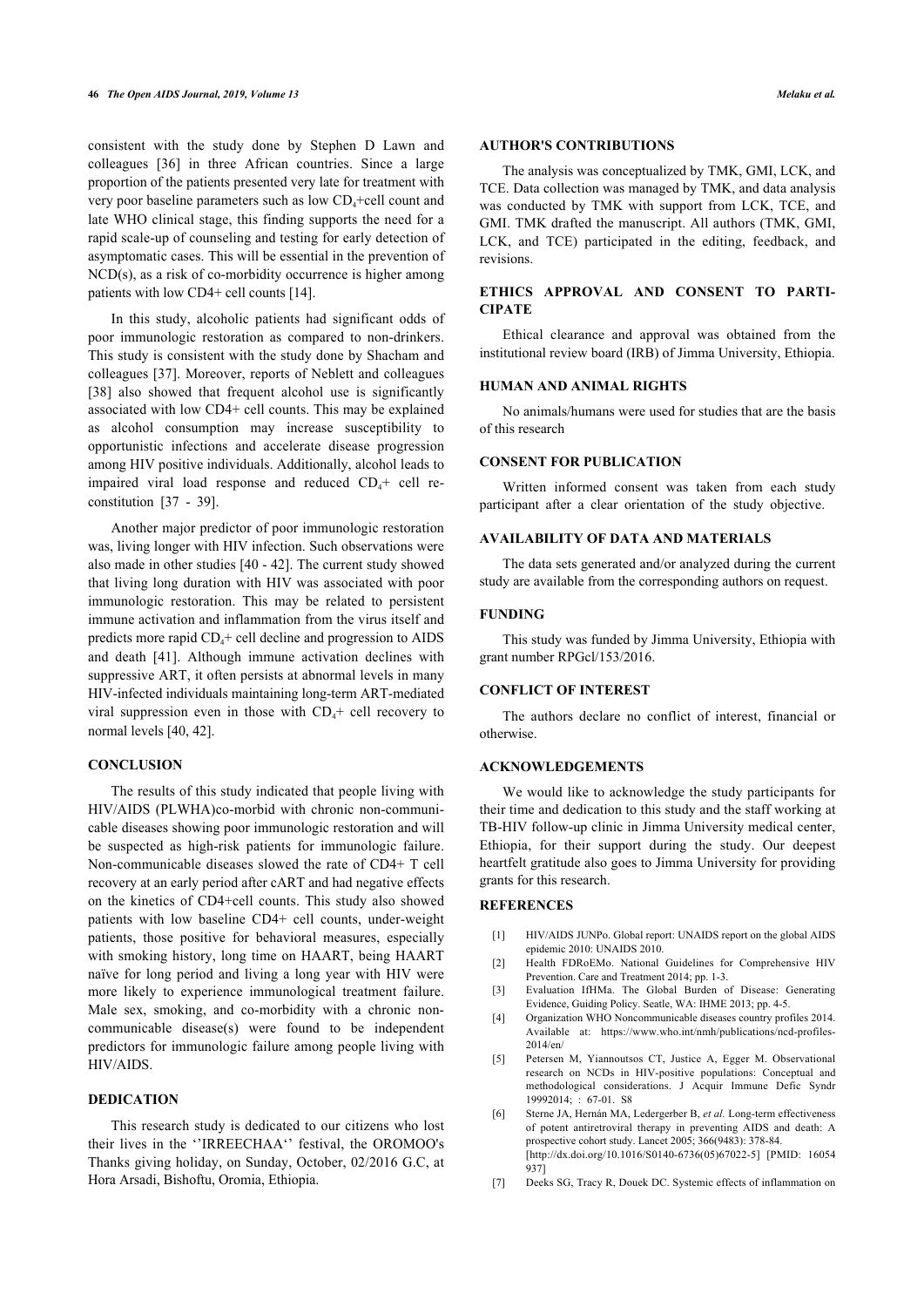health during chronic HIV infection. Immunity 2013; 39(4): 633-45. [\[http://dx.doi.org/10.1016/j.immuni.2013.10.001](http://dx.doi.org/10.1016/j.immuni.2013.10.001)] [PMID: [24138 880\]](http://www.ncbi.nlm.nih.gov/pubmed/24138%20880)

- <span id="page-11-17"></span><span id="page-11-0"></span>[8] Deeks SG, Lewin SR, Havlir DV. The end of AIDS: HIV infection as a chronic disease. Lancet 2013; 382(9903): 1525-33. [\[http://dx.doi.org/10.1016/S0140-6736\(13\)61809-7](http://dx.doi.org/10.1016/S0140-6736(13)61809-7)] [PMID: [24152](http://www.ncbi.nlm.nih.gov/pubmed/24152%20939) [939](http://www.ncbi.nlm.nih.gov/pubmed/24152%20939)]
- <span id="page-11-18"></span><span id="page-11-1"></span>[9] Organization WH. STEP wise approach to chronic disease risk factor surveillance (STEPS). Geneva, WHO Available at: [http://www who](#page--1-0) [int/chp/steps/riskfactor/en/index html](#page--1-0)
- <span id="page-11-19"></span><span id="page-11-2"></span>[10] Riley L, Guthold R, Cowan M, *et al.* The World Health Organization STEPwise approach to noncommunicable disease risk-factor surveillance: methods, challenges, and opportunities. Am J Public Health 2016; 106(1): 74-8.

[\[http://dx.doi.org/10.2105/AJPH.2015.302962](http://dx.doi.org/10.2105/AJPH.2015.302962)] [PMID: [26696288](http://www.ncbi.nlm.nih.gov/pubmed/26696288)]

<span id="page-11-20"></span><span id="page-11-3"></span>[11] Dronda F, Moreno S, Moreno A, Casado JL, Pérez-Elías MJ, Antela A. Long-term outcomes among antiretroviral-naive human immunodeficiency virus-infected patients with small increases in CD4+ cell counts after successful virologic suppression. Clin Infect Dis 2002: 35(8): 1005-9.

[\[http://dx.doi.org/10.1086/342695](http://dx.doi.org/10.1086/342695)] [PMID: [12355389\]](http://www.ncbi.nlm.nih.gov/pubmed/12355389)

- <span id="page-11-4"></span>[12] Gutiérrez F, Padilla S, Masiá M, *et al.* Patients' characteristics and clinical implications of suboptimal CD4 T-Cell gains after 1 year of successful antiretroviral therapy. Curr HIV Res 2008; 6(2): 100-7. [\[http://dx.doi.org/10.2174/157016208783885038](http://dx.doi.org/10.2174/157016208783885038)] [PMID: [18336257\]](http://www.ncbi.nlm.nih.gov/pubmed/18336257)
- <span id="page-11-21"></span><span id="page-11-6"></span>[13] Janssens B, Van Damme W, Raleigh B, *et al.* Offering integrated care for HIV/AIDS, diabetes and hypertension within chronic disease clinics in Cambodia. Bull World Health Organ 2007; 85(11): 880-5. [\[http://dx.doi.org/10.2471/BLT.06.036574\]](http://dx.doi.org/10.2471/BLT.06.036574) [PMID: [18038079\]](http://www.ncbi.nlm.nih.gov/pubmed/18038079)
- <span id="page-11-22"></span><span id="page-11-7"></span>[14] Moore RD, Gebo KA, Lucas GM, Keruly JC. Rate of comorbidities not related to HIV infection or AIDS among HIV-infected patients, by CD4 cell count and HAART use status. Clin Infect Dis 2008; 47(8): 1102-4.

[\[http://dx.doi.org/10.1086/592115](http://dx.doi.org/10.1086/592115)] [PMID: [18781885\]](http://www.ncbi.nlm.nih.gov/pubmed/18781885)

- <span id="page-11-23"></span><span id="page-11-8"></span>[15] Orlando G, Meraviglia P, Cordier L, *et al.* Antiretroviral treatment and age-related comorbidities in a cohort of older HIV-infected patients. HIV Med 2006; 7(8): 549-57. [\[http://dx.doi.org/10.1111/j.1468-1293.2006.00420.x](http://dx.doi.org/10.1111/j.1468-1293.2006.00420.x)] [PMID: [1710](http://www.ncbi.nlm.nih.gov/pubmed/1710%205515) [5515\]](http://www.ncbi.nlm.nih.gov/pubmed/1710%205515)
- <span id="page-11-24"></span><span id="page-11-9"></span>[16] Faurholt-Jepsen D, Range N, Praygod G, *et al.* Diabetes is a risk factor for pulmonary tuberculosis: A case-control study from Mwanza, Tanzania. PLoS One 2011; 6(8)e24215 [\[http://dx.doi.org/10.1371/journal.pone.0024215\]](http://dx.doi.org/10.1371/journal.pone.0024215) [PMID: [21912626](http://www.ncbi.nlm.nih.gov/pubmed/21912626)]

<span id="page-11-25"></span><span id="page-11-5"></span>[17] Young F, Critchley JA, Johnstone LK, Unwin NC. A review of comorbidity between infectious and chronic disease in Sub Saharan Africa: TB and diabetes mellitus, HIV and metabolic syndrome, and the impact of globalization. Global Health 2009; 5(1): 9.

<span id="page-11-26"></span><span id="page-11-10"></span>[\[http://dx.doi.org/10.1186/1744-8603-5-9](http://dx.doi.org/10.1186/1744-8603-5-9)] [PMID: [19751503\]](http://www.ncbi.nlm.nih.gov/pubmed/19751503) [18] Tzur F, Chowers M, Mekori Y, Hershko A. Prevalence of diabetes mellitus among Ethiopian-born HIV patients in Israel. J Int AIDS Soc 2012; 15(6)

[\[http://dx.doi.org/10.7448/IAS.15.6.18158\]](http://dx.doi.org/10.7448/IAS.15.6.18158)

<span id="page-11-27"></span><span id="page-11-11"></span>[19] de Saint Martin L, Vandhuick O, Guillo P, *et al.* Premature atherosclerosis in HIV positive patients and cumulated time of exposure to antiretroviral therapy (SHIVA study). Atherosclerosis 2006; 185(2): 361-7. [\[http://dx.doi.org/10.1016/j.atherosclerosis.2005.06.049\]](http://dx.doi.org/10.1016/j.atherosclerosis.2005.06.049) [PMID: [161](http://www.ncbi.nlm.nih.gov/pubmed/161%2037695)

[37695](http://www.ncbi.nlm.nih.gov/pubmed/161%2037695)]

- <span id="page-11-28"></span><span id="page-11-12"></span>[20] Carrico AW, Riley ED, Johnson MO, Charlebois ED, Neilands TB, Remien RH, et al. Psychiatric risk factors for HIV disease progression: The role of inconsistent patterns of anti-retroviral therapy utilization Journal of acquired immune deficiency syndromes 2011; 56(2): 146. [\[http://dx.doi.org/10.1097/QAI.0b013e318201df63\]](http://dx.doi.org/10.1097/QAI.0b013e318201df63)
- <span id="page-11-13"></span>[21] Nurutdinova D, Chrusciel T, Zeringue A, *et al.* Mental health disorders and the risk of AIDS-defining illness and death in HIV-infected veterans. AIDS 2012; 26(2): 229-34. [\[http://dx.doi.org/10.1097/QAD.0b013e32834e1404](http://dx.doi.org/10.1097/QAD.0b013e32834e1404)] [PMID: [22089](http://www.ncbi.nlm.nih.gov/pubmed/22089%20375) [375](http://www.ncbi.nlm.nih.gov/pubmed/22089%20375)]
- <span id="page-11-14"></span>[22] Schadé A, van Grootheest G, Smit JH. HIV-infected mental health patients: Characteristics and comparison with HIV-infected patients from the general population and non-infected mental health patients. BMC Psychiatry 2013; 13(1): 35.
- <span id="page-11-29"></span><span id="page-11-15"></span>[\[http://dx.doi.org/10.1186/1471-244X-13-35\]](http://dx.doi.org/10.1186/1471-244X-13-35) [PMID: [23343356](http://www.ncbi.nlm.nih.gov/pubmed/23343356)] [23] Ngwai Y, Odama L. HIV/AIDS prevention services In: Skill certification workshop on HIV 5
- <span id="page-11-30"></span><span id="page-11-16"></span>[24] Kumarasamy N, Solomon S, Flanigan TP, Hemalatha R, Thyagarajan SP, Mayer KH. Natural history of human immunodeficiency virus disease in southern India. Clin Infect Dis 2003; 36(1): 79-85.

[\[http://dx.doi.org/10.1086/344756](http://dx.doi.org/10.1086/344756)] [PMID: [12491206](http://www.ncbi.nlm.nih.gov/pubmed/12491206)]

- [25] Kumarasamy N, Venkatesh KK, Cecelia AJ, *et al.* Gender-based differences in treatment and outcome among HIV patients in South India. J Womens Health (Larchmt) 2008; 17(9): 1471-5. [\[http://dx.doi.org/10.1089/jwh.2007.0670](http://dx.doi.org/10.1089/jwh.2007.0670)] [PMID: [18954236](http://www.ncbi.nlm.nih.gov/pubmed/18954236)]
- [26] Kumarasamy N, Chaguturu S, Mayer KH, *et al.* Incidence of immune reconstitution syndrome in HIV/tuberculosis-coinfected patients after initiation of generic antiretroviral therapy in India. J Acquir Immune Defic Syndr 2004; 37(5): 1574-6. [\[http://dx.doi.org/10.1097/00126334-200412150-00007\]](http://dx.doi.org/10.1097/00126334-200412150-00007) [PMID: [155](http://www.ncbi.nlm.nih.gov/pubmed/155%2077411) [77411](http://www.ncbi.nlm.nih.gov/pubmed/155%2077411)]
- [27] Stämpfli MR, Anderson GP. How cigarette smoke skews immune responses to promote infection, lung disease and cancer. Nat Rev Immunol 2009; 9(5): 377-84.

[\[http://dx.doi.org/10.1038/nri2530](http://dx.doi.org/10.1038/nri2530)] [PMID: [19330016\]](http://www.ncbi.nlm.nih.gov/pubmed/19330016)

[28] Feldman JG, Minkoff H, Schneider MF, *et al.* Association of cigarette smoking with HIV prognosis among women in the HAART era: A report from the women's interagency HIV study. Am J Public Health 2006; 96(6): 1060-5.

[\[http://dx.doi.org/10.2105/AJPH.2005.062745\]](http://dx.doi.org/10.2105/AJPH.2005.062745) [PMID: [16670229](http://www.ncbi.nlm.nih.gov/pubmed/16670229)]

- [29] Royce RA, Winkelstein W Jr. HIV infection, cigarette smoking and CD4+ T-lymphocyte counts: Preliminary results from the San Francisco Men's Health Study. AIDS 1990; 4(4): 327-33. [\[http://dx.doi.org/10.1097/00002030-199004000-00007\]](http://dx.doi.org/10.1097/00002030-199004000-00007) [PMID: [197](http://www.ncbi.nlm.nih.gov/pubmed/197%202021) [2021\]](http://www.ncbi.nlm.nih.gov/pubmed/197%202021)
- [30] Galai N, Park LP, Wesch J, Visscher B, Riddler S, Margolick JB. Effect of smoking on the clinical progression of HIV-1 infection. J Acquir Immune Defic Syndr Hum Retrovirol 1997; 14(5): 451-8. [\[http://dx.doi.org/10.1097/00042560-199704150-00009\]](http://dx.doi.org/10.1097/00042560-199704150-00009) [PMID: [917](http://www.ncbi.nlm.nih.gov/pubmed/917%200420)  $04201$
- [31] Hile SJ, Feldman MB, Alexy ER, Irvine MK. Recent tobacco smoking is associated with poor HIV medical outcomes among HIV-infected individuals in New York. AIDS Behav 2016; 20(8): 1722-9. [\[http://dx.doi.org/10.1007/s10461-015-1273-x\]](http://dx.doi.org/10.1007/s10461-015-1273-x) [PMID: [26837623](http://www.ncbi.nlm.nih.gov/pubmed/26837623)]
- [32] Kalra R, Singh SP, Savage SM, Finch GL, Sopori ML. Effects of cigarette smoke on immune response: Chronic exposure to cigarette smoke impairs antigen-mediated signaling in T cells and depletes IP3 sensitive Ca(2+) stores. J Pharmacol Exp Ther 2000; 293(1): 166-71. [PMID: [10734166\]](http://www.ncbi.nlm.nih.gov/pubmed/10734166)
- [33] Shuter J, Bernstein SL. Cigarette smoking is an independent predictor of nonadherence in HIV-infected individuals receiving highly active antiretroviral therapy. Nicotine Tob Res 2008; 10(4): 731-6. [\[http://dx.doi.org/10.1080/14622200801908190\]](http://dx.doi.org/10.1080/14622200801908190) [PMID: [18418794\]](http://www.ncbi.nlm.nih.gov/pubmed/18418794)
- [34] Rajasuriar R, Gouillou M, Spelman T, *et al.* Clinical predictors of immune reconstitution following combination antiretroviral therapy in patients from the Australian HIV Observational Database. PLoS One 2011; 6(6)e20713
- [\[http://dx.doi.org/10.1371/journal.pone.0020713\]](http://dx.doi.org/10.1371/journal.pone.0020713) [PMID: [21674057\]](http://www.ncbi.nlm.nih.gov/pubmed/21674057)
- [35] Viard J-P, Mocroft A, Chiesi A, *et al.* Influence of age on CD4 cell recovery in human immunodeficiency virus-infected patients receiving highly active antiretroviral therapy: Evidence from the EuroSIDA study. J Infect Dis 2001; 183(8): 1290-4. [\[http://dx.doi.org/10.1086/319678](http://dx.doi.org/10.1086/319678)] [PMID: [11262215](http://www.ncbi.nlm.nih.gov/pubmed/11262215)]
- [36] Cantudo-Cuenca MR, Jiménez-Galán R, Almeida-González CV, Morillo-Verdugo R. Concurrent use of comedications reduces adherence to antiretroviral therapy among HIV-infected patients. J Manag Care Spec Pharm 2014; 20(8): 844-50. [PMID: [25062078\]](http://www.ncbi.nlm.nih.gov/pubmed/25062078)
- [37] Shacham E, Agbebi A, Stamm K, Overton ET. Alcohol consumption is associated with poor health in HIV clinic patient population: A behavioral surveillance study. AIDS Behav 2011; 15(1): 209-13. [\[http://dx.doi.org/10.1007/s10461-009-9652-9\]](http://dx.doi.org/10.1007/s10461-009-9652-9) [PMID: [20013042](http://www.ncbi.nlm.nih.gov/pubmed/20013042)]
- [38] Neblett RC, Hutton HE, Lau B, McCaul ME, Moore RD, Chander G. Alcohol consumption among HIV-infected women: Impact on time to antiretroviral therapy and survival. J Womens Health (Larchmt) 2011; 20(2): 279-86.

[\[http://dx.doi.org/10.1089/jwh.2010.2043](http://dx.doi.org/10.1089/jwh.2010.2043)] [PMID: [21281111](http://www.ncbi.nlm.nih.gov/pubmed/21281111)]

- [39] Wu ES, Metzger DS, Lynch KG, Douglas SD. Association between alcohol use and HIV viral load Journal of acquired immune deficiency syndromes (1999) 2011; 56(5): e129. [\[http://dx.doi.org/10.1097/QAI.0b013e31820dc1c8](http://dx.doi.org/10.1097/QAI.0b013e31820dc1c8)]
- [40] Lederman MM, Calabrese L, Funderburg NT, *et al.* Immunologic failure despite suppressive antiretroviral therapy is related to activation and turnover of memory CD4 cells. J Infect Dis 2011; 204(8): 1217-26.
- [\[http://dx.doi.org/10.1093/infdis/jir507](http://dx.doi.org/10.1093/infdis/jir507)] [PMID: [21917895\]](http://www.ncbi.nlm.nih.gov/pubmed/21917895)
- [41] Lederman MM, Funderburg NT, Sekaly RP, Klatt NR, Hunt PW.